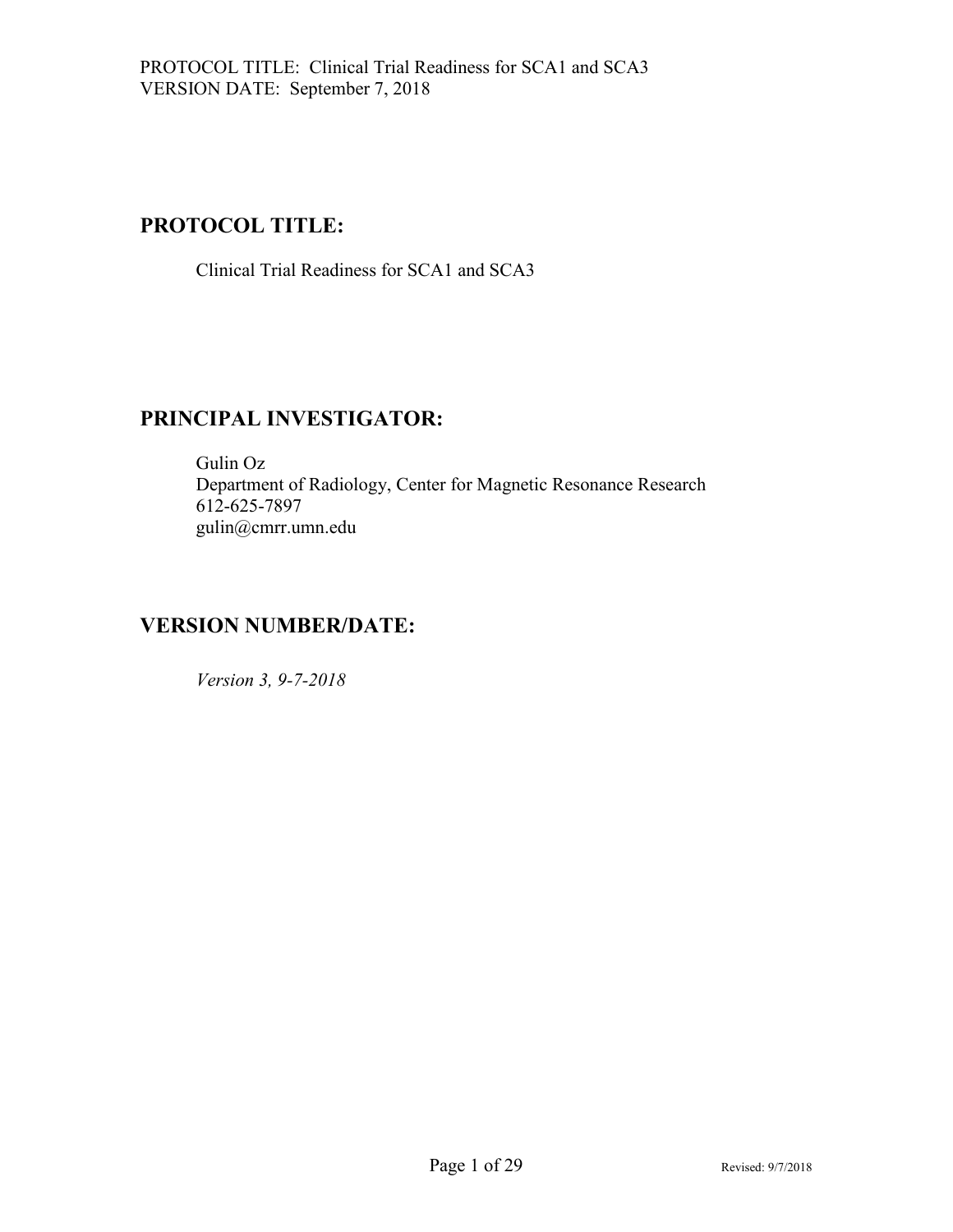# **REVISION HISTORY**

| <b>Revision #</b> | <b>Version Date</b> | <b>Summary of Changes</b>                                                                                                                                                                                                                                                                                                                                                                                                                                                                                                             | <b>Consent Change?</b> |
|-------------------|---------------------|---------------------------------------------------------------------------------------------------------------------------------------------------------------------------------------------------------------------------------------------------------------------------------------------------------------------------------------------------------------------------------------------------------------------------------------------------------------------------------------------------------------------------------------|------------------------|
| Version 2         | 2/27/2018           | CoC detailed in Section 16.1;<br>condition to administer SARA (longer<br>than 1 month between last clinical<br>exam and MR scan) removed in<br>Section 5.1.                                                                                                                                                                                                                                                                                                                                                                           | Yes                    |
| Version 3         | 9/7/2018            | Language on "Subset" of participants<br>to undergo SARA exams removed in<br>section 4.1; optional videotaping of<br>SARA exams added in sections 4.1<br>and 5; up to three more scanning time<br>points (with identical procedures)<br>added in section 5; plans for sharing of<br>de-identified data with external<br>investigators added to consent form<br>and data sharing process updated in<br>section 6.3 (to replace Steering<br>Committee review by NIH Data<br>Access Committee review); typo<br>corrected in section 15.4. | Yes                    |
|                   |                     |                                                                                                                                                                                                                                                                                                                                                                                                                                                                                                                                       |                        |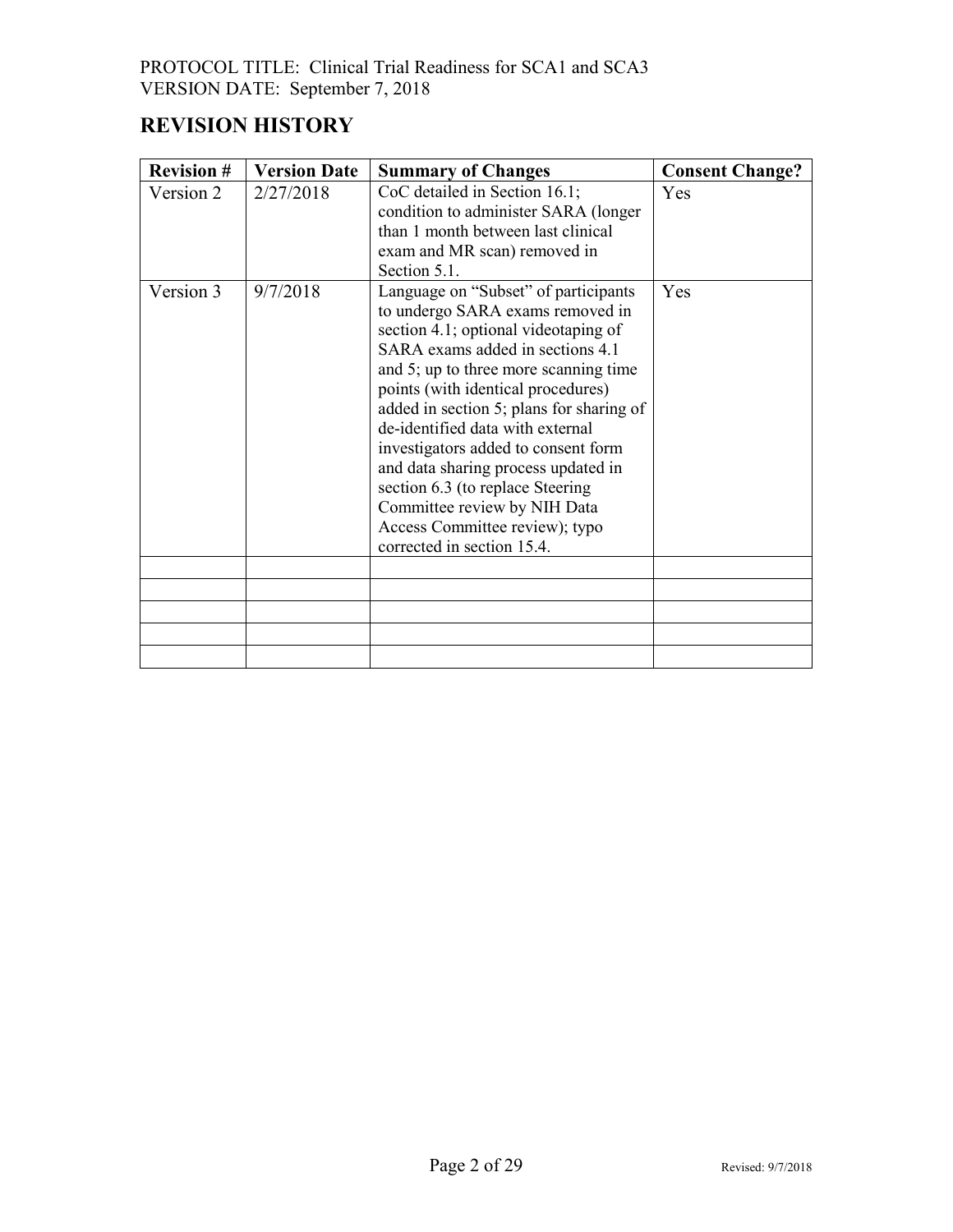# **Table of Contents**

| 1.0  |  |
|------|--|
| 2.0  |  |
| 3.0  |  |
| 4.0  |  |
| 5.0  |  |
| 6.0  |  |
| 7.0  |  |
| 8.0  |  |
| 9.0  |  |
| 10.0 |  |
| 11.0 |  |
| 12.0 |  |
| 13.0 |  |
| 14.0 |  |
| 15.0 |  |
| 16.0 |  |
| 17.0 |  |
| 18.0 |  |
| 19.0 |  |
| 20.0 |  |
| 21.0 |  |
| 22.0 |  |
| 23.0 |  |
| 24.0 |  |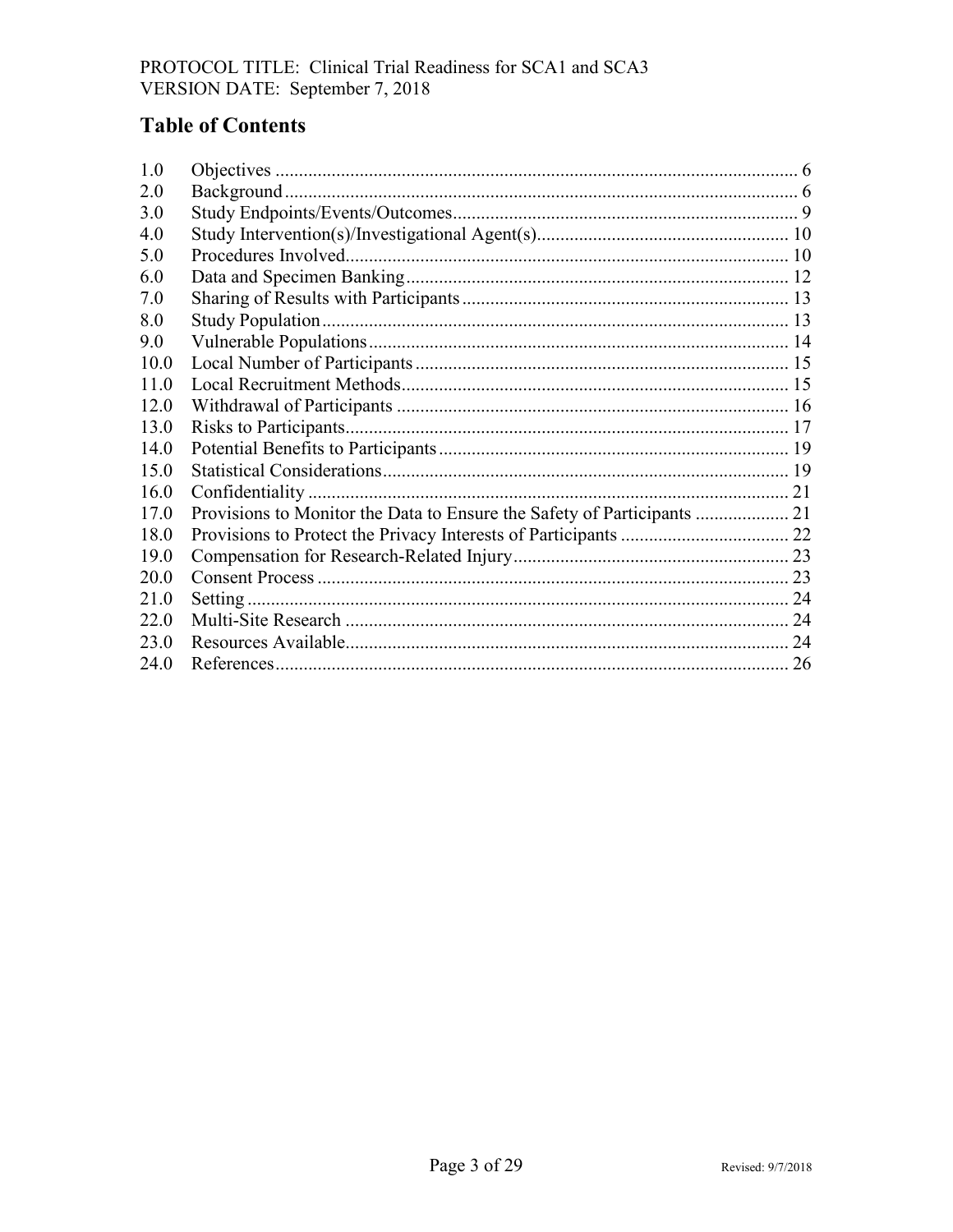#### **ABBREVIATIONS/DEFINITIONS**

- AD: axial diffusivity
- Ala: alanine
- Asc: ascorbate
- Asp: aspartate
- AUC: area under the curve
- BRP: Bioengineering Research Partnership
- COA: Clinical outcome assessment
- CRLB: Cramér-Rao lower bounds
- CTSI: Clinical and Translational Science Institute
- Cr: creatine
- CRC-SCA: Clinical Research Consortium for Studies of Cerebellar Ataxias
- CV: coefficient of variance
- EASG: European Ataxia Study Group
- FA: Fractional Anisotropy
- GABA: γ-aminobutyric acid
- Glc: glucose
- Glu: glutamate
- Gln: glutamine
- GPC: glycerophosphocholine
- GSH: glutathione
- HARDI: high angular resolution diffusion imaging
- mI: myo-Inositol
- Lac: lactate
- MD: mean diffusivity
- MRI: Magnetic Resonance Imaging
- MRS: Magnetic Resonance Spectroscopy
- NAA: *N*-acetylaspartate
- NAAG: N-acetylaspartylglutamate
- NAF: National Ataxia Foundation
- PC: phosphocholine
- PCr: phosphocreatine
- PE: phosphoethanolamine
- RD: radial diffusivity
- ROC: receiver operating characteristic
- RSN: resting-state network
- SARA: Scale for the Assessment and Rating of Ataxia
- SCA: spinocerebellar ataxia
- sIns: scyllo-inositol
- SNR: signal to noise ratio
- Tau: taurine
- $\bullet$  tCr: total creatine, creatine + phosphocreatine
- UMN: University of Minnesota
- VOI: volume-of-interest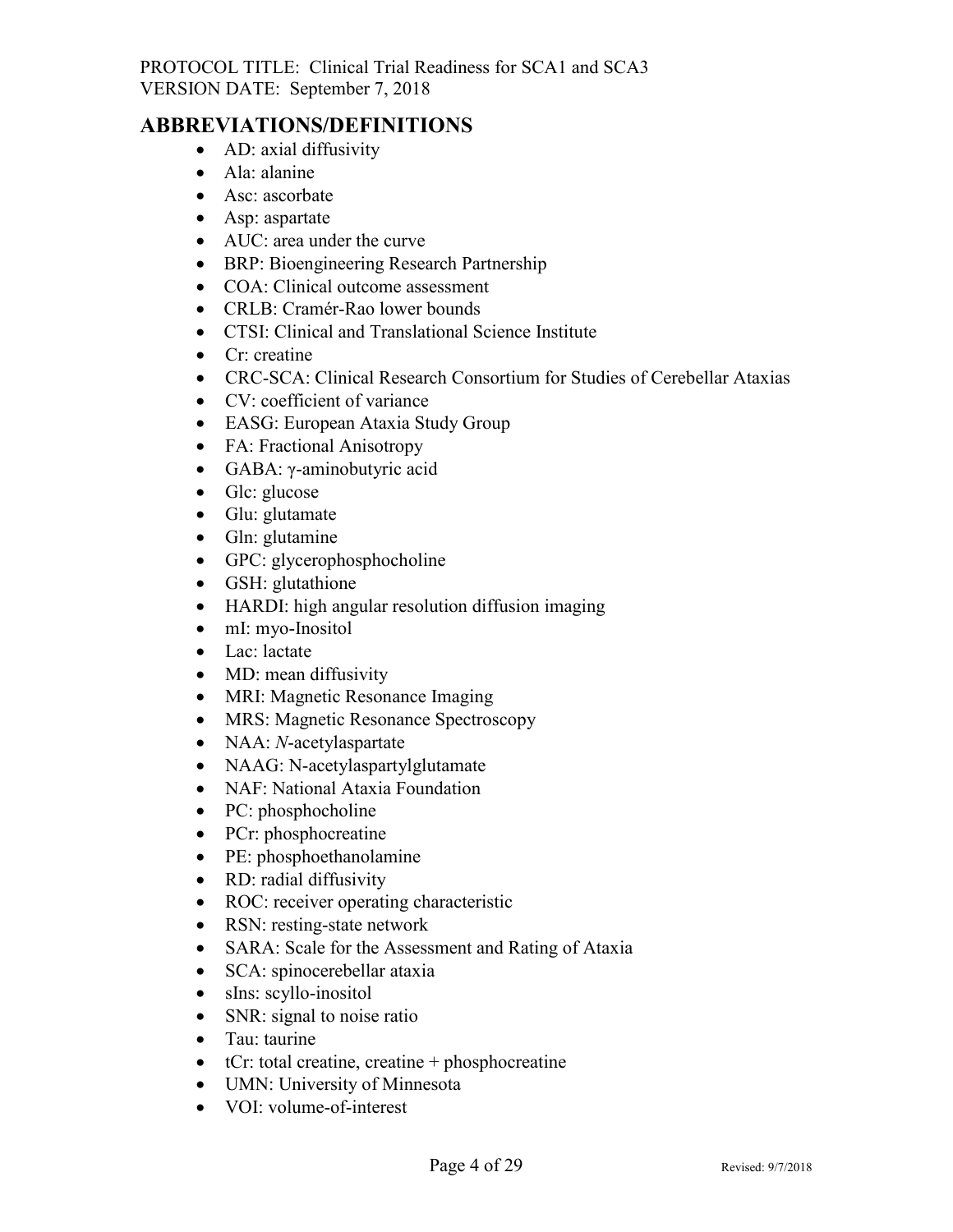# **STUDY SUMMARY**

| <b>Study Title</b>                   | Clinical Trial Readiness for SCA1 and SCA3           |
|--------------------------------------|------------------------------------------------------|
| <b>Study Design</b>                  | Observational, longitudinal                          |
| <b>Primary Objective</b>             | To validate MR morphological (Volumetry/voxel        |
|                                      | based morphometry/diffusion), biochemical (MRS),     |
|                                      | and functional (resting-state fMRI) biomarkers in    |
|                                      | spinocerebellar ataxia 1 (SCA 1) and spinocerebellar |
|                                      | ataxia 3 (SCA 3) at premanifest and early stage      |
| <b>Secondary Objective(s)</b>        | To study the relationship between these MRI/MRS      |
|                                      | measures and clinical status of subjects             |
| <b>Research</b>                      | Longitudinal MRI/MRS scans at 3T                     |
| Intervention(s)/Investigational      | Clinical evaluation: Standardized ataxia scale       |
| <b>Agents</b>                        | (SARA)                                               |
| <b>Scientific Assessment</b>         | Nationally-based, federal funding organizations      |
| $IND/IDE \# (if applicable)$         | N/A                                                  |
| <b>IND/IDE Holder</b>                | N/A                                                  |
| <b>Investigational Drug Services</b> | N/A                                                  |
| $#$ (if applicable)                  |                                                      |
| <b>Study Population</b>              | Patients with ataxias and healthy subjects, 18 years |
|                                      | or older                                             |
| <b>Local Sample Size (number of</b>  | 30                                                   |
| participants recruited locally)      |                                                      |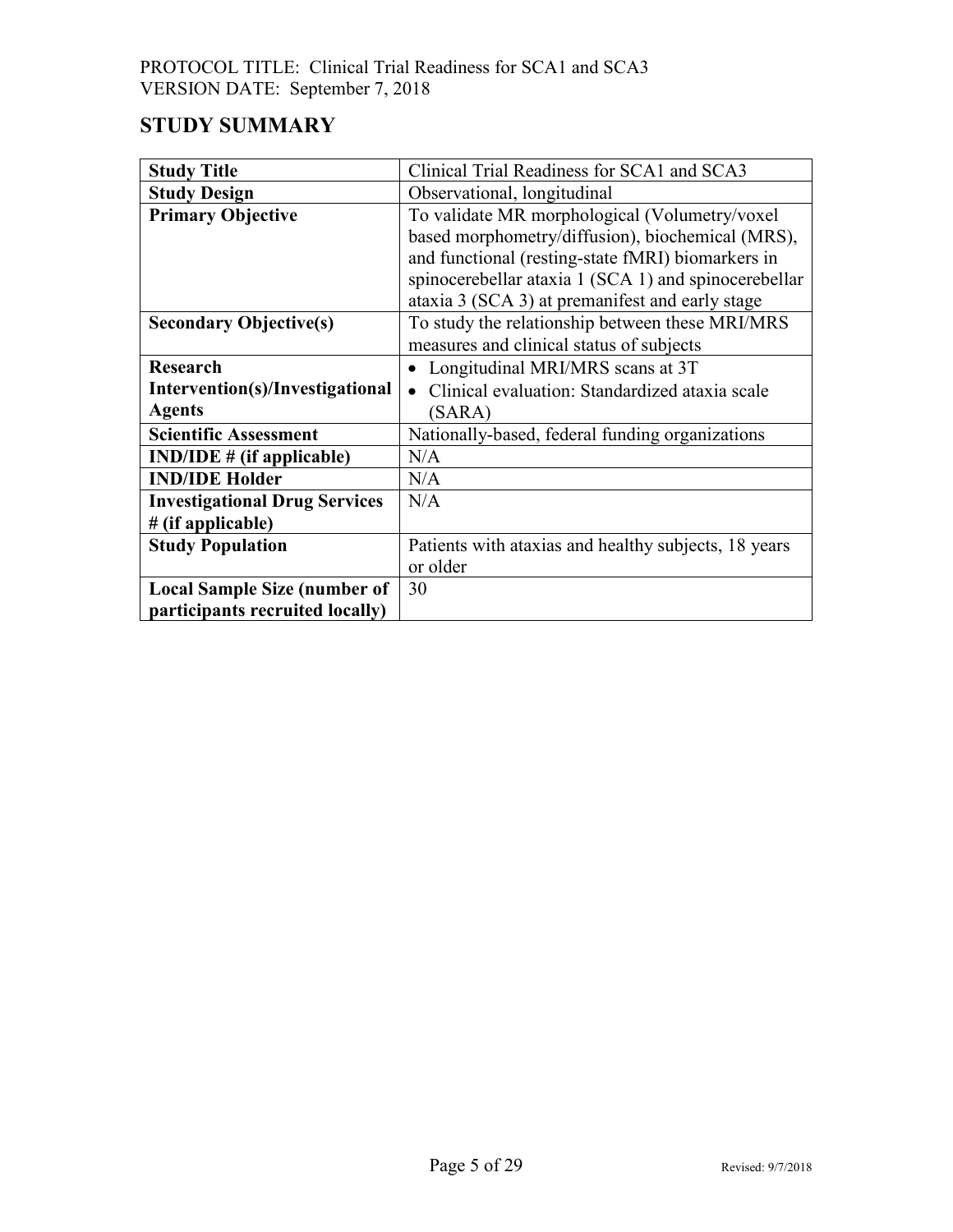## <span id="page-5-0"></span>**1.0 Objectives**

*1.1* Purpose: The **primary goal** of this study is to validate MR morphological (Volumetry/voxel based morphometry/diffusion), biochemical (magnetic resonance spectroscopy, MRS) and functional (resting-state fMRI) biomarkers in premanifest/early SCA1 and SCA3. The **secondary goal** is to evaluate the relationship of these MR measures with the clinical status of subjects with SCA1 and SCA3. Such morphological, biochemical and functional measurements can provide non-invasive biomarkers to monitor progression of the neurodegenerative pathology, as well as serve as secondary outcome measures in future clinical trials of ataxias.

## <span id="page-5-1"></span>**2.0 Background**

*2.1* Significance of Research Question/Purpose:

SCAs are hereditary movement disorders in which cerebellar neurodegeneration results in progressive balance and coordination deficits (1). They are disabling, fatal and cause significant physical, psychological, social and economic burdens to patients and caregivers. While they are currently untreatable, neuronal and motor dysfunction is reversible in SCA mouse models (2, 3). Furthermore, advances in understanding of molecular mechanisms of common SCAs (1, 4) have raised a realistic hope for the development of effective therapeutic interventions (5). For example, therapies based on gene silencing show great promise for the polyglutamine (CAG repeat expansion) disorders SCA1, 2, 3 and 6 (3, 6, 7). Therefore, the need for establishing imaging biomarkers to monitor cerebral pathology is more pressing than ever.

SCAs 1, 2, 3, and 6 are the most prevalent SCAs in the US (8) and Europe (9). Of these, SCA1 progresses more rapidly than SCA2, 3 and 6 (8, 9), allowing shorter clinical trials, and SCA3 is the most prevalent SCA worldwide (8-10), allowing the recruitment of a large number of patients into clinical trials. SCA1 and SCA3 are relentlessly progressive, disabling, and eventually fatal neurodegenerative diseases with no efficacious treatments other than supportive therapy (11, 12). Importantly, several clinical trials for disease modifying therapies in SCA1 and SCA3 are anticipated within the next 5 years. Most clinical trials, thus far, have included SCA patients at all stages of disease and phenotypes, and may therefore have missed a therapeutic window. Mounting evidence argues for administration of therapies in the earliest, including *premanifest*, stages of neurodegeneration. Namely, inducible genetic mouse models of polyQ diseases including SCA1 (2, 13-15) show disease reversibility early on, which is lost as the disease progresses, with increasing cellular dysfunction and cell death in the brain. Consistent with this, efficacy of a novel antisense oligonucleotide (ASO) treatment doubled when administered in the presymptomatic vs. symptomatic phase in another hereditary neurodegenerative disease (16, 17). Hence, in this project we will focus on premanifest gene carriers who have no ataxia (score on the Scale for the Assessment and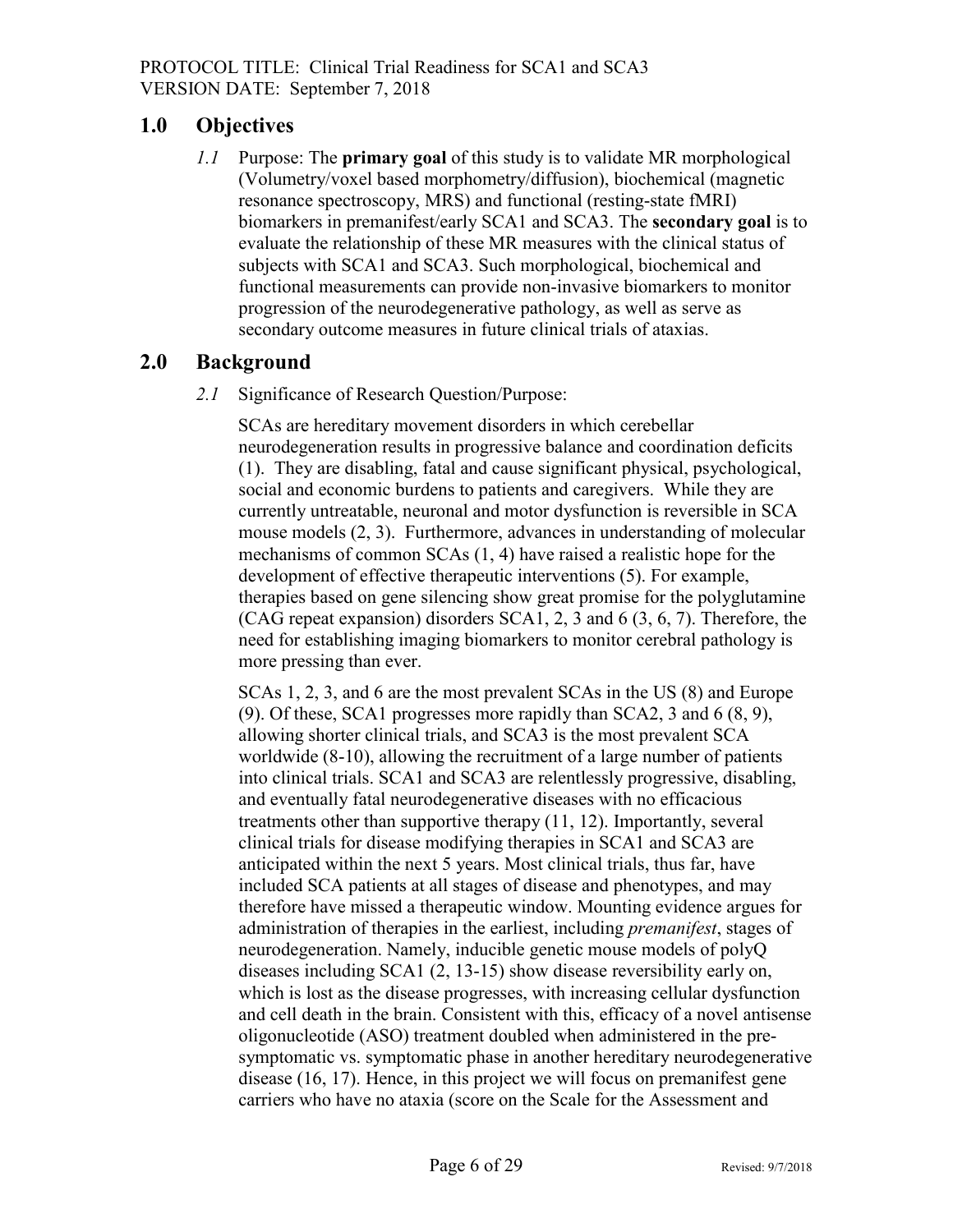Rating of Ataxia [SARA] <3; maximum score = 40) (18, 19) and early-stage patients (SARA 3-9).

This study will define characteristics of the earliest disease progression measurable by MRI and MRS, with a goal to predict disease onset in premanifest individuals based on a multi-parametric model that incorporates imaging biomarkers. While we do have an existing predictive model to estimate the future age at onset for the major SCAs based on CAG repeat size and current age (20) there is great variability in onset ages between patients with the same CAG repeat, even within the same family. Therefore, measuring cerebral disease onset by noninvasive imaging is bound to substantially improve the estimation of onset age of manifest disease and allow recruitment of those premanifest patients who are closest to disease onset into future trials. Despite wide utility of brain MR biomarkers in neurological disorders, an advanced, 1-hour, 3T morphometric, biochemical and functional imaging marker protocol has not been validated in a multisite trial setting and is likely to serve as a template in future neurodegenerative disease trials.

This protocol application is for local MRI/MRS acquisition and centralized data analysis under a recently funded multi-site U01 grant (U01NS104326- 01, contact PI: Tetsuo Ashizawa, Houston Methodist Research Institute; Dr. Gulin Oz, MPI) for clinical trial readiness in SCA1 and SCA3. The Center for Magnetic Resonance Research (CMRR) is the lead imaging site for analysis of multi-site MRI data. Subjects will be identified by the Clinical Research Consortium for Studies of Cerebellar Ataxias (CRC-SCA) investigators, evaluated clinically and referred for MR scanning to select imaging sites. All imaging will be done under local IRB approval.

*2.2* Preliminary Data:

Under a currently active IRB protocol (IRB# 0502M67488), we completed a study analyzing high angular resolution diffusion imaging (HARDI) data acquired from early-stage patients with SCA1, 2, 3, 6, and matched healthy controls (N=8-9 per group) at 3T. We demonstrated alterations in corticospinal tracts, cerebellar peduncles, pontine tract, cerebellar cortex, and thalamus in early stage SCA1 (SARA =  $9 \pm 5$ , mean  $\pm$  SD) and localized differences in the cerebellar peduncles in early stage SCA3  $(SARA = 6 \pm 3$ , mean  $\pm$  SD). Between-session test-retest CVs for fractional anisotropy (FA) obtained from HARDI data was  $\leq$ 3%. Importantly, we found 11% lower FA in 3 premanifest SCA1 mutation carriers (SARA=0-1) vs. 9 controls ( $p<0.05$ , one-tailed two-sample unequal variance t-test) in the regions that demonstrated lower FA in the entire SCA1 cohort.

Under the same IRB protocol, we completed a single-site MRS study with 100 subjects (SCA1, 2, 3, 6 [58% of patients with SARA<10] and controls), including 9 premanifest mutation carriers (SARA=0-1). MRS data were acquired at 7T from 3 volumes of interest (VOIs). We utilized a distance weighted discrimination (DWD) approach (21) that combined data from the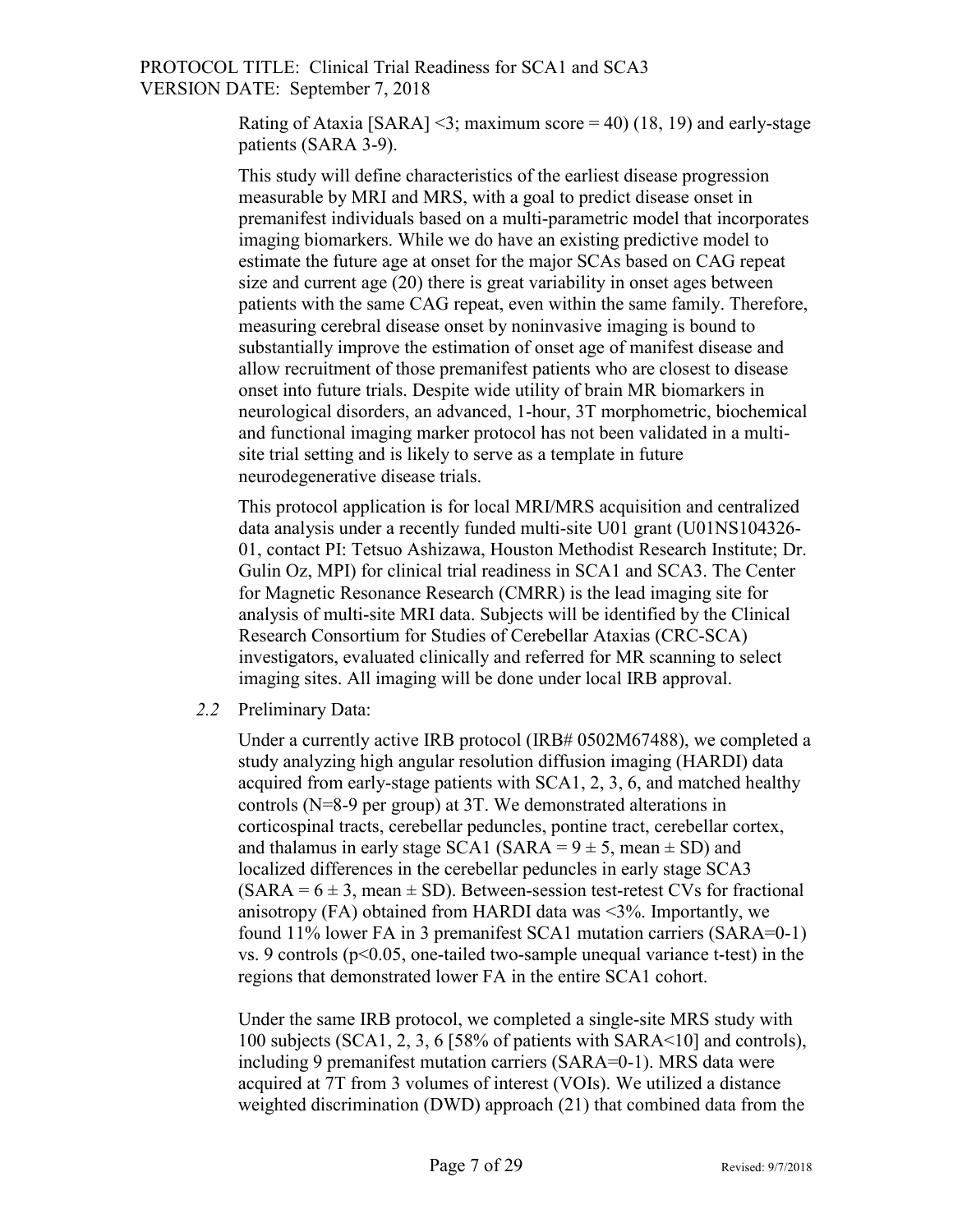3 VOI. DWD is a machine learning algorithm that finds an optimized hyperplane separating two or more groups. This analysis showed: **1)** subjects with SCA1 (SARA=8 $\pm$ 4, mean $\pm$ SD) and SCA3 (SARA=7 $\pm$ 3) were distinguished from controls with 95-98% correct classification rate; **2)** classifications were driven strongly by metabolite levels in the cerebellar WM and pons, which showed that data collected from these 2 VOI will be sufficient for future trials; **3)** premanifest mutation carriers were distinguished from controls if the time-to-onset, estimated based on CAG repeat size and current age (20), was 10 years or less, which was the case for 6/9 cases in this cohort. These data indicate that neurochemical abnormalities can be detected up to 10 years from onset of ataxia. Even though these data were acquired at 7T, test-retest reproducibility for the neurochemicals that drive these classifications (NAA, *myo*-inositol, glutamate, creatine) is the same at 3T and 7T (22), and we have demonstrated the same classification accuracy at 3T and 7T for the SCA1 cohort that was scanned on both scanners (23), justifying the use of the 3T platform in future trials.

#### *2.3* Existing Literature:

Conventional structural MRI has been the standard of care to monitor the characteristic cerebellar and brainstem atrophy in patients with SCA1 and SCA3. However, conventional MRI has limited sensitivity at the premanifest stage (24, 25) because macrostructural changes are the end point of a cascade of events that lead to neuronal death. Mounting evidence indicates that the underlying cellular changes start years before clinical onset and irreversible neurodegenerative damage detectable by conventional MRI (26). Therefore, we focus on imaging biomarkers that are sensitive to these early pathological changes, which are reliable, reproducible, and can gauge treatment effects objectively and quickly. Whereas a few Positron Emission Tomography (PET) studies have demonstrated hypometabolism in premanifest SCA (19), PET is significantly more expensive and less readily available than MRI and involves radiation exposure. Hence, we will utilize MRI modalities that have been widely validated in SCAs and are ready for use in a multi-site setting.

**Macrostructural and microstructural MR measures are sensitive to progressive morphological alterations in SCA**. Using MRI scanners of 1.5 Tesla (T) field strength, the European Ataxia Study Group (EASG), has established the sensitivity of volumetric MRI to morphometric alterations in the most common SCAs in both singleand multi-site investigations  $(27-29)$ . Morphometric T<sub>1</sub>-weighted MRI data analyzed with a 3D volumetric method and voxel based morphometry (VBM) reveal prominent reductions in gray (GM) and white matter (WM) in the cerebellum and brainstem in SCA1 and SCA3 (29). While these macrostructural changes correlate with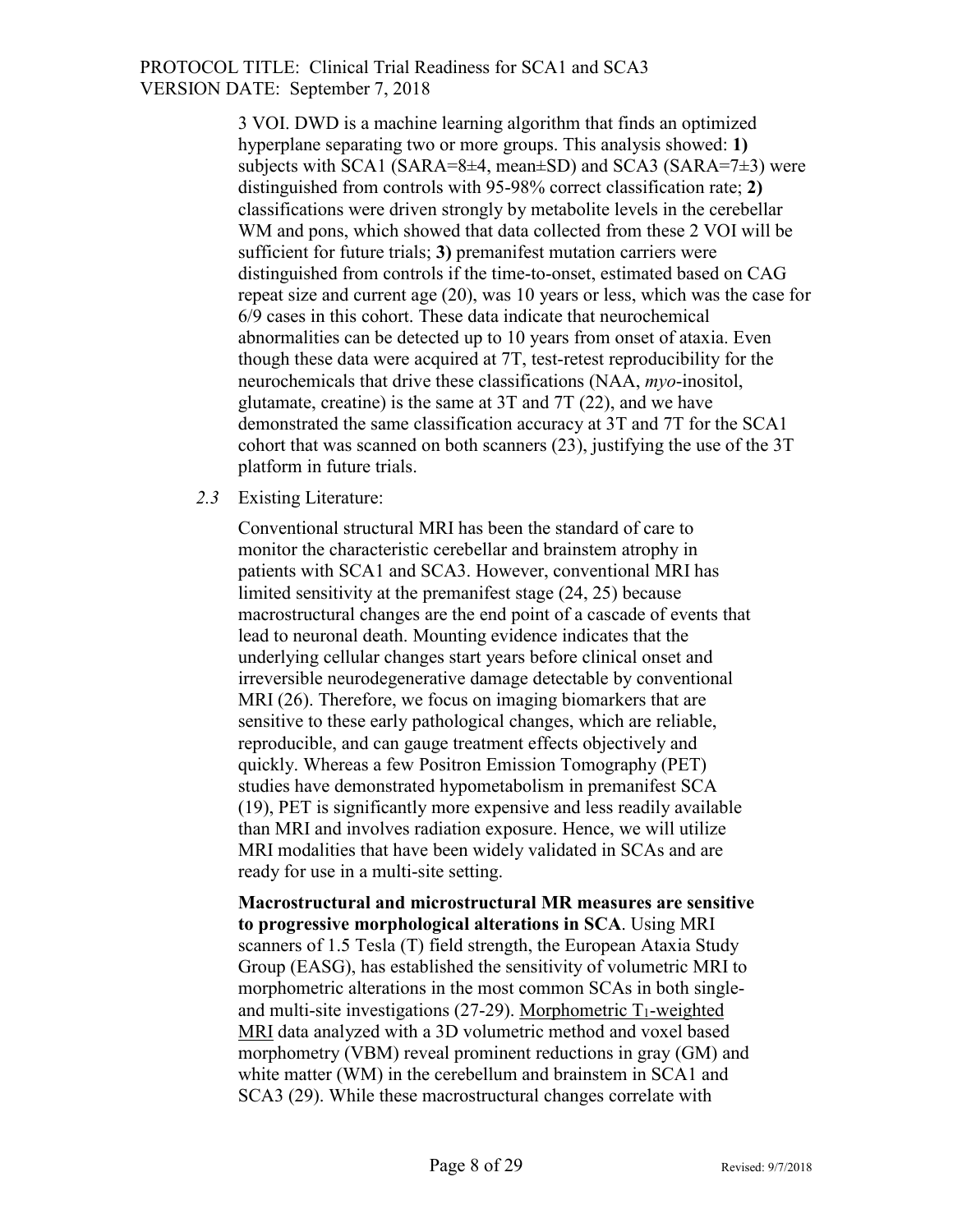> SARA (29), the volumetric measures were more sensitive to change than SARA in a longitudinal multi-site study (30), providing a strong rationale to supplement the clinical outcome assessments (COAs) with these objective, non-invasive MR markers in trials. Most importantly, a large multi-site EASG study of at-risk subjects (SARA<3) showed significant GM loss in the brainstem and cerebellum in SCA1 mutation carriers and subtle brainstem volume loss in SCA3 mutation carriers (18).

Regional damage to WM in SCA1 and SCA3 has been demonstrated by diffusion tensor imaging (DTI) by many groups (31-34). However, the standard DTI model may miss subtle WM alterations and does not resolve crossing fibers, limitations that are overcome by high angular resolution diffusion imaging (HARDI). Our preliminary data described in section 2.2, together with prior reports (31-34), warrant validation of diffusion MRI in large patient cohorts in a multi-site longitudinal setting.

**MRS biomarkers reflect the clinical status, progression, and reversal of pathology in SCA.** Over the past 7 years, the University of Minnesota (UMN) group has demonstrated the sensitivity of MRS-measured neurochemical levels to progression (35) and reversal (36, 37) of SCA pathology in animal models. Neurochemical abnormalities were detected at the presymptomatic stage (35) and prior to the appearance of gross histopathological changes (38). Importantly, MRS detected treatment effects in a conditional transgenic SCA1 mouse model with the same sensitivity/specificity (areas under the curve [AUC]=0.97-0.98 in receiver operating characteristic [ROC] analyses) as invasive outcome measures (histology and qPCR) and with much higher sensitivity/specificity than standard motor behavioral assessment (Rotarod, AUC=0.72) (37).

In human subject studies, we reported robust neurochemical alterations, reflecting neuronal loss or dysfunction (N-acetylaspartate [NAA], glutamate) and gliosis (myo-inositol) in the cerebella and brainstem of patients with SCAs, including SCA1 and SCA3 (39-41). Similar to morphometric measures, the neurochemical alterations measured by MRS correlated with SARA (39, 41), but were more sensitive to change than SARA in a longitudinal 3T study (42). We further showed excellent within- (22) and between-site (43, 44) reproducibility of MRS measures in healthy volunteers: Between session test-retest CV of  $\leq$ 5% are obtained from a cerebellar volume-of-interest (VOI) for 5 major neurochemicals at 3T (22) and identical neurochemical profiles from the cerebellum and brainstem are obtained on different 3T scanners, allowing pooling of multi-site data (43).

#### <span id="page-8-0"></span>**3.0 Study Endpoints/Events/Outcomes**

*3.1* Primary Endpoint/Event/Outcome: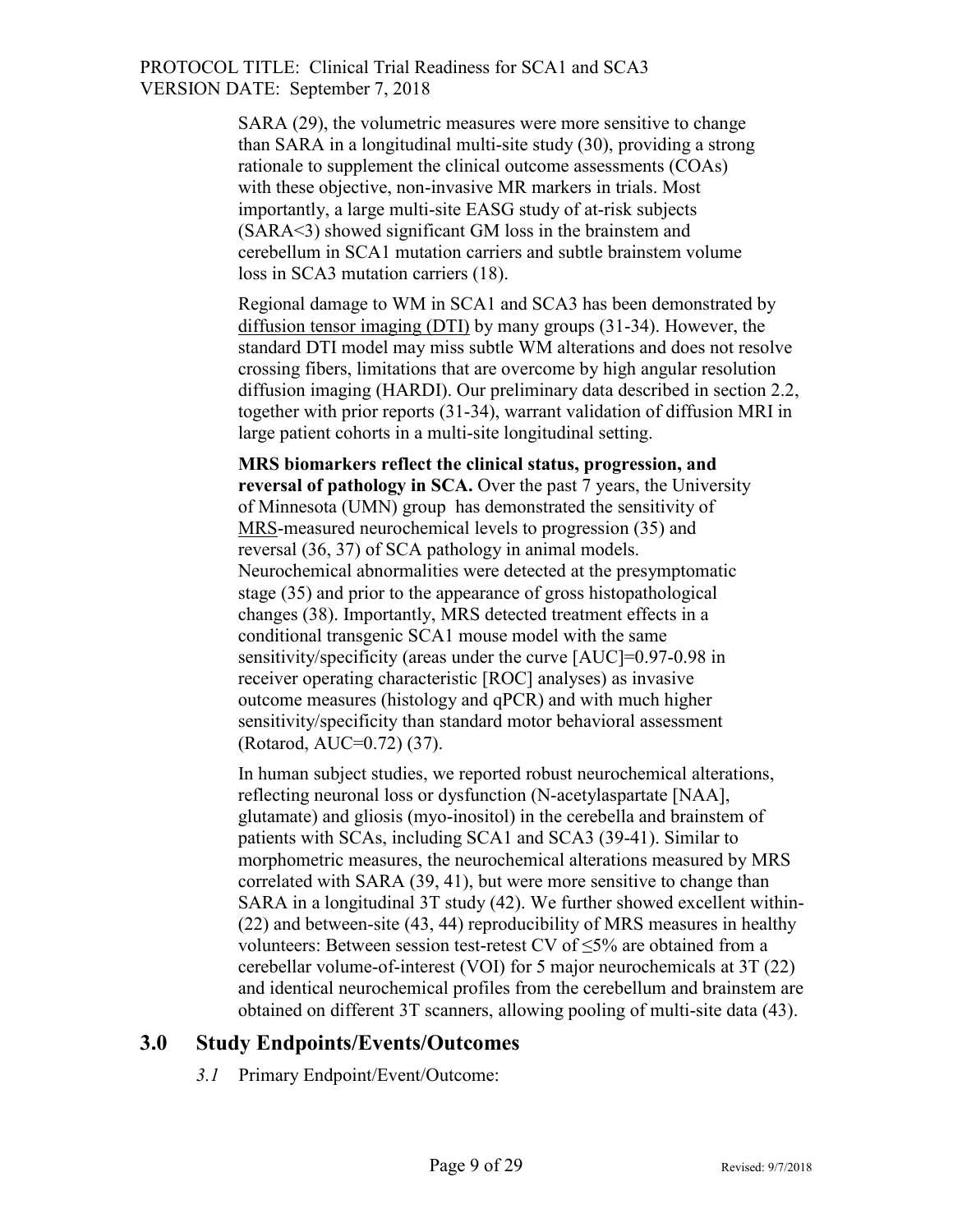> Primary endpoints are macro- and microstructural MR metrics, including cerebral, cerebellar and brainstem volumes, GM and WM loss metrics from VBM and diffusion MR metrics such as fractional anisotropy (FA), radial diffusivity (RD), axial diffusivity (AD) and mean diffusivity (MD), degree of co-activation within resting-state networks (RSNs) of interest and neurochemical levels measured by MRS, including alanine (Ala), aspartate (Asp), ascorbate (Asc), glycerophosphocholine (GPC), phosphocholine (PC), creatine (Cr), phosphocreatine (PCr), γ-aminobutyric acid (GABA), glucose (Glc), glutamine (Gln), glutamate (Glu), glutathione (GSH), myoinositol (mI), lactate (Lac), N-acetylaspartate (NAA), Nacetylaspartylglutamate (NAAG), phosphoethanolamine (PE), scylloinositol (sIns) and taurine (Tau).

*3.2* Secondary Endpoint(s)/Event(s)/Outcome(s):

Scale for the Assessment and Rating of Ataxia (SARA).

#### <span id="page-9-0"></span>**4.0 Study Intervention(s)/Investigational Agent(s)**

- *4.1* Description:
	- Participants will undergo MRI/MRS scans at 3T.
	- Participants will undergo SARA evaluation (videotaped).
- *4.2* Drug/Device Handling:

MR scans will be performed by CMRR personnel on this protocol trained and authorized to operate the scanners.

*4.3* Biosafety:

N/A

*4.4* Stem Cells:

 $N/A$ 

#### <span id="page-9-1"></span>**5.0 Procedures Involved**

*5.1* Study Design:

Premanifest and early-phase subjects with the SCA1 or SCA3 mutation and healthy controls will be enrolled. Subjects will be scanned up to 6 times during the U01 period, at baseline, 6 months, 1 year, 18 months, 2 years and 3 years. With this scanning schedule, we aim to capture any imaging alterations as soon as they occur, and to obtain rich data for best trial readiness. We will enrich the SCA1 and 3 cohorts by inviting participants with an estimated time to onset (20) within 10 years. De-identified clinical data on the same subjects will be available from the multi-site U01 study for correlations with the MR measures. The main clinical assessment (SARA) will also be administered at UMN.

*5.2* Study Procedures: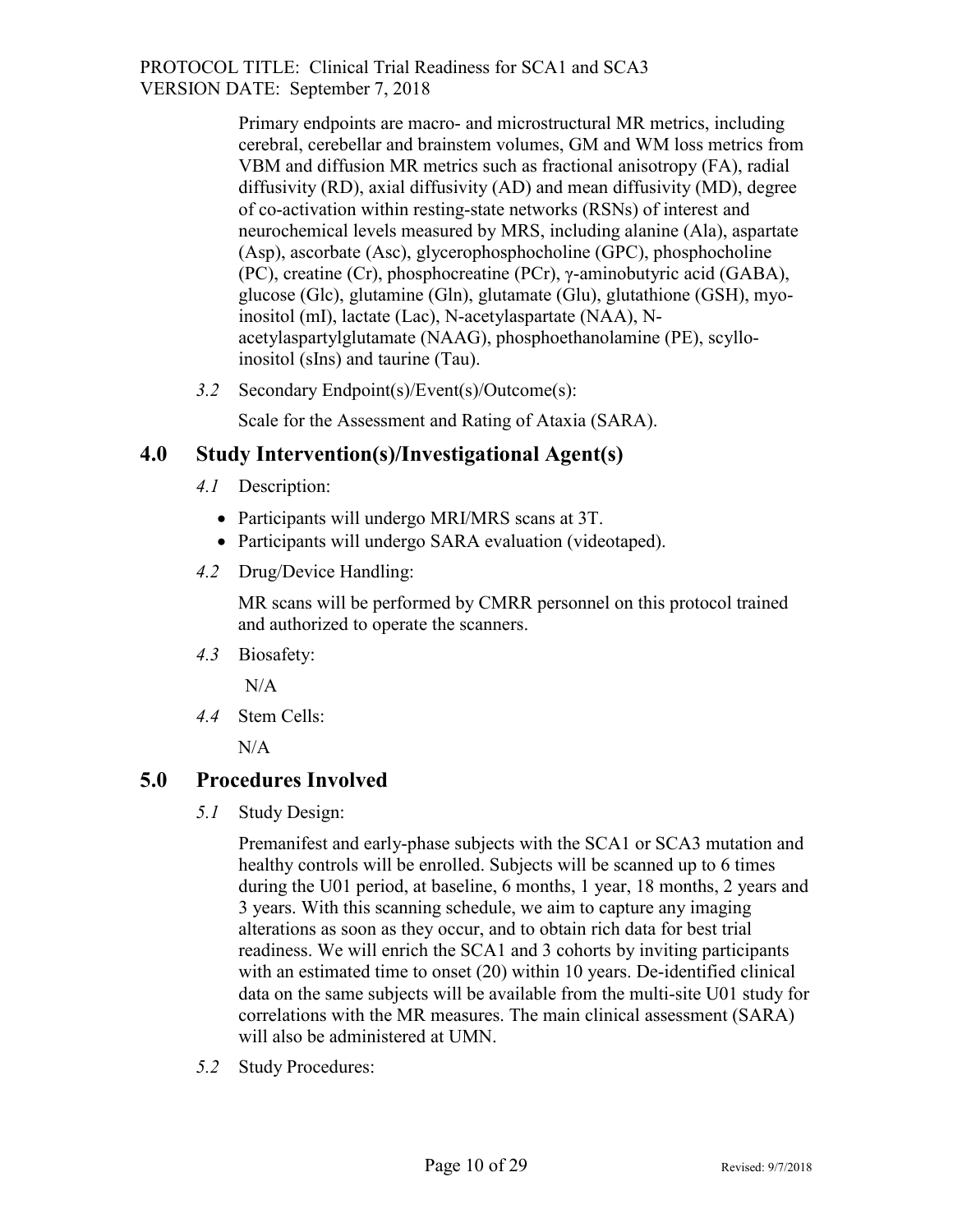**Screening:** Subjects will be identified from among the enrollees of the multi-site U01 clinical study (performed under a central IRB and *not*  covered under the current IRB protocol), screened clinically by the lead site of the U01 grant (Houston Methodist Research Institute) for disease stage and referred to UMN for MR safety screening prior to enrollment. For screening, the research team will utilize the CMRR Center's screening tools and adhere to the screening SOP during enrollment of all research participants in this protocol. The CMRR Center's screening tools and SOP are IRB approved under the CMRR Center Grant (HSC# 1406M51205) and information regarding screening procedures is publicly available on the CMRR website [\(CMRR Policies / Procedures\)](https://www.cmrr.umn.edu/policies/).

**MRI Study:** Subjects will undergo an MRI/MRS scan at 3T. Before the MRI scan, participants will be asked to remove all metallic objects and magnet-sensitive devices. The MR procedure involves lying on an imaging table which slides into an opening in a strong magnet. A radio antenna is placed around their head to transmit and receive radio signals from their brain. Subjects will need to remove any metallic objects (such as watches, keys, chains, hair pins, glasses, jewelry, coins, cell phones, etc.), items with magnetic data (credit cards), and other valuables, all of which will be safely stored in a secure locker during the procedure. The subject will then be taken to the magnet room, where ear plugs will be inserted for acoustic noise protection. The subject will be instructed to lie supine on the MRI table with their uppermost portion of the head and body inside the MR scanner. Blankets and pillows will be provided for their comfort. A "panic" alarm is provided (squeeze ball) should the subject wish to stop the study at any time and the subject is asked to squeeze the ball once for demonstration. Once inside the MR scanner, the subject will be asked to remain as still as possible because movement may affect the quality of the MR data. After the subjects are comfortably positioned, we will perform an MRI/MRS scan for 60-90 minutes. When the session is over, the subject will be escorted to the secure location where their personal items were stored.

**Clinical evaluation**: Subjects will meet the study physician Dr. Bushara or one of his research colleagues or associates. They will administer an ataxia scale that is based on inventories of gait, stance, sitting, speech disturbance, a finger-chase test, a nose–finger test, fast alternating movements and a heel–shin test (SARA, attached in Supporting Documents). The SARA exams will be videotaped using specified camera equipment, however subjects may opt out of the video recording.

*5.3* Study Duration:

The study duration for participants is approximately 3 years, which will include up to 6 scanning visits separated by 6 months - 1 year. Each scanning visit is estimated to take about 1.5-2 hours, including consenting, preparation in the scanner, the MR scans and SARA. Subjects will be reconsented at every visit. We expect to complete enrollment over 2 years.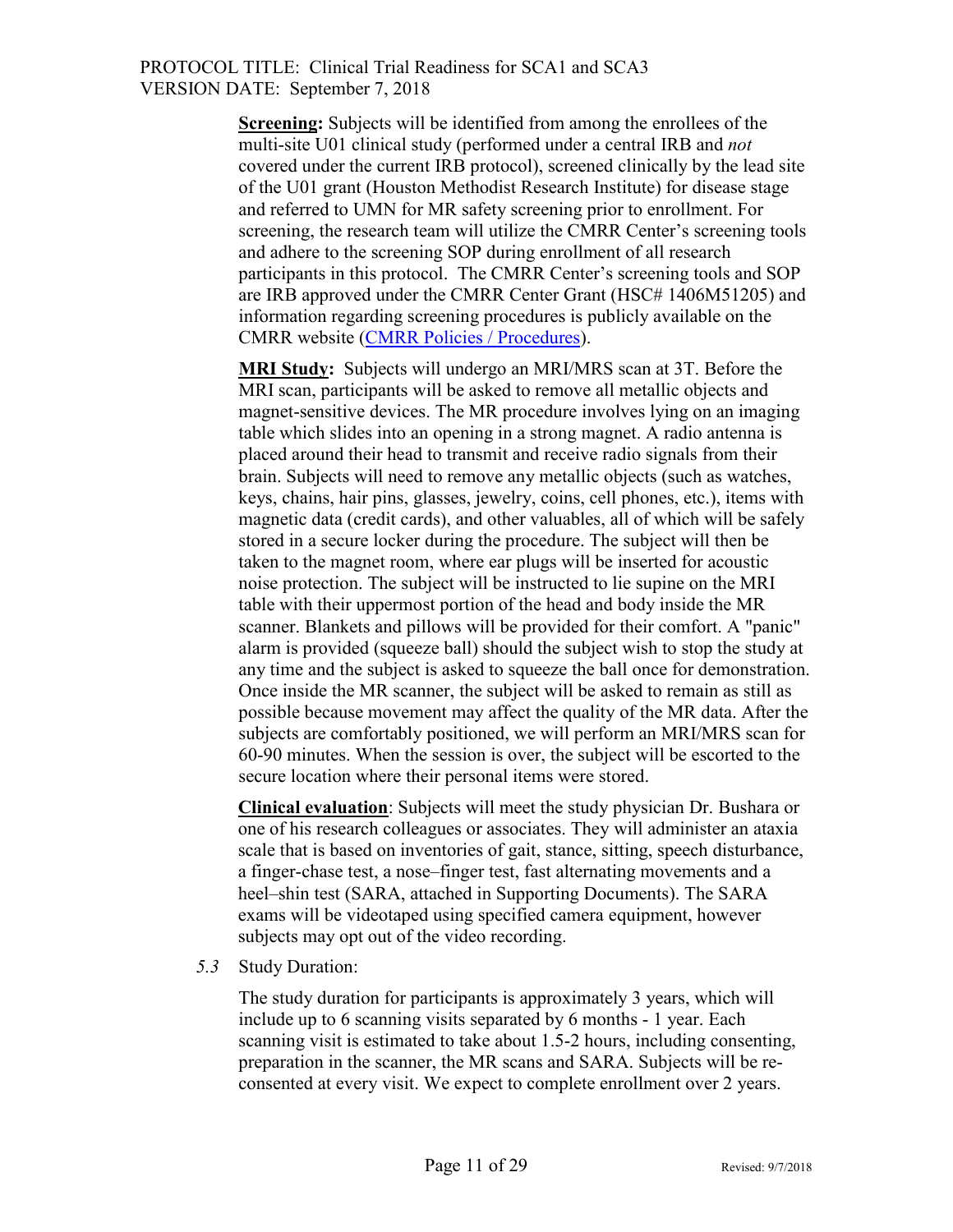*5.4* Individually Identifiable Health Information:

Personnel in the CMRR maintain a list of the names and contact information of all participants included in research at this facility. This information is required and will be used by CMRR to notify participants of significant new information about the effects of MR on human health that develop over the course of MRI research. Participant's identifying information is stored securely and it is maintained in a confidential manner by persons with oversight of research conducted at the CMRR.

Materials will be collected solely for research use. Subjects will provide medical information during neurological exams and MR images and spectra. Electronic records will be stored in a database that meets University standards for data encryption and data security, using Box. Identifiable private information will be stored in locked cabinets in locked rooms or electronically with password protection. A HIPAA authorization form is attached in Supporting Documents.

SARA videos recorded will be uploaded to a cloud storage website at Box.com. Houston Methodist Research Institute Coordinating Center (HMRICC) has an existing business associate agreement with Box.com, which will allow transfer of PHI from the covered entity to the business associate in compliance with HIPAA and HITECH regulations. Additionally, permissions are configured in such a way that links cannot be shared with persons outside the U01 consortium. Once videos have been uploaded to Box.com downloading capability will be restricted to the HMRICC. Furthermore, levels of access will be customized to individual site needs, such that viewing access is restricted to only videos uploaded by respective sites (in this case University of MN). Face recognizable video containing PHI will be restricted to local research site (University of MN), HMRICC and central raters.

*5.5* Use of radiation*:* 

 $N/A$ 

*5.6* Use of Center for Magnetic Resonance Research*:*

The research involves CMRR facilities. CMRR Pre-IRB approval letter for 3T is attached.

#### <span id="page-11-0"></span>**6.0 Data and Specimen Banking**

*6.1* Storage and Access:

 $N/A$ 

*6.2* Data:

MR images and spectra collected under this project are stored in secure CMRR servers. Associated clinical data are stored in a database that meets University standards for data encryption and data security, using Box.

*6.3* Release/Sharing: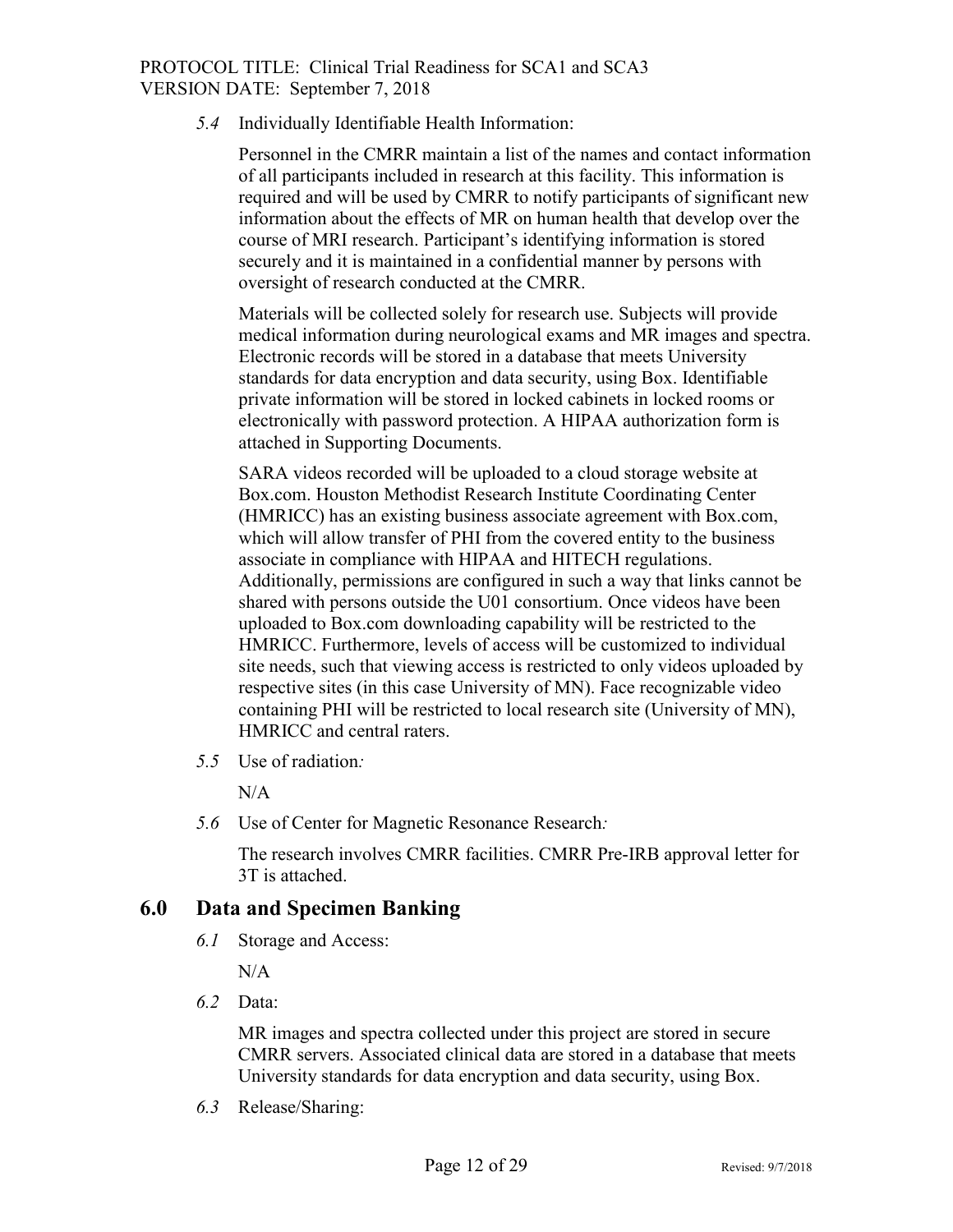> *De-identified* MR and clinical data will be shared with collaborating teams, namely site investigators of the U01 study, who will participate in data analysis. In addition, *de-identified* image data will be made publicly available, according to the terms of the cooperative agreement in the Rare Disease Clinical Trial Readiness U01 program with the NIH. Specifically, following QC, baseline MRI and MRS data will be released in year 3 and longitudinal MRI and MRS data will be released in year 5 of the U01 award. De-identified and defaced imaging data will be housed in an NIH funded archive and users will be bound to a Data Use Certificate (DUC), which prohibits attempts to identify subjects. U01 and external investigators interested in using the MR data for research will be asked to submit a formal application to the NIH Data Access Committee, which will ensure eligibility of the users before providing access to the data.

#### <span id="page-12-0"></span>**7.0 Sharing of Results with Participants**

N/A.

#### <span id="page-12-1"></span>**8.0 Study Population**

*8.1* Inclusion Criteria:

**1.** Participants must be 18 years or older.

**2.** Participants must understand and cooperate with requirements of the study in the opinion of the investigators and must be able to provide written informed consent.

**3.** Individuals with ataxia and healthy volunteers who are medically stable for participation in study in the opinion of the investigators. [DNA testing will be performed for all individuals with ataxia and at-risk participants by the U01 team under a central IRB and is *not* included in this protocol]

- *8.2* Exclusion Criteria:
	- **1.** Known genotype consistent with other inherited ataxias.
	- **2.** Concomitant disorder(s) or condition(s) that affects assessment of ataxia or severity of ataxia during this study
	- **3.** Investigational drugs taken 2 months prior to participation in this study
	- **4.** Changes in coordinative physical and occupational therapy for ataxia 2 months prior to study participation
	- **5.** Medical conditions likely to interfere with the study, including neurologic conditions other than ataxia, restless leg syndrome, structural abnormalities such as subdural hematoma, intracranial neoplasms, concurrent illnesses or treatments interfering with cognitive function such as dementia, stroke or normal pressure hydrocephalus. A SARA score above 2 will be exclusion criterion for healthy control participants.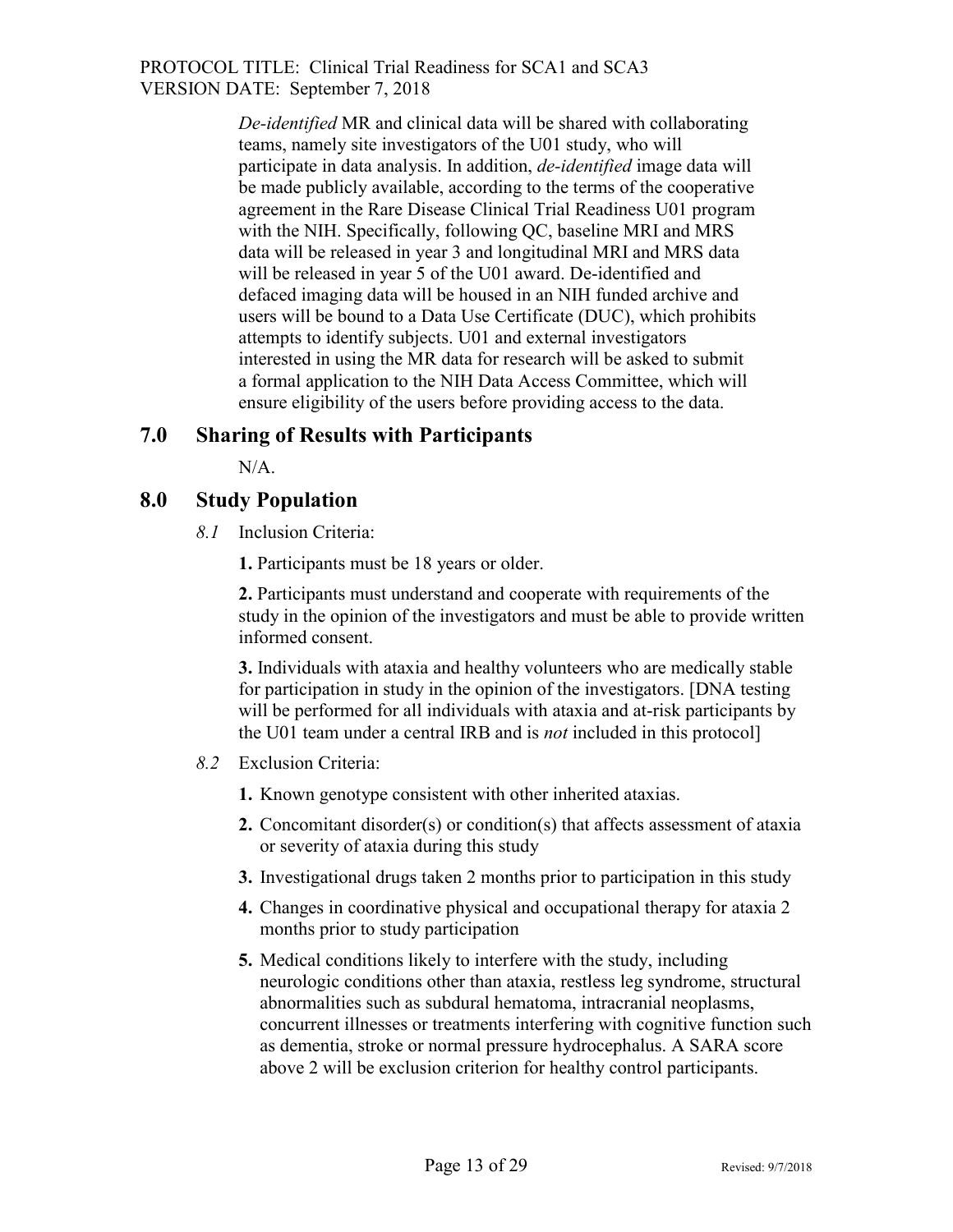- **6.** Pregnant or lactating or those women of child-bearing age who are not using acceptable forms of contraception.
- **7.** Inability to undergo MRI scanning, including but not limited to claustrophobia, unable to remain still in an MRI scanner for more than 30 minutes, presence of paramagnetic substances or pacemakers in body, weight over 300 lbs.
- **8.** Inability to adhere to study protocol for whatever reason.
- *8.3* Screening:

Subjects will be screened clinically by the lead site of the U01 grant (Houston Methodist Research Institute) for disease stage under the central IRB for the U01 grant.

For MR safety screening, the research team will utilize the CMRR Center's screening tools and adhere to the screening SOP during enrollment of all research participants in this protocol. The CMRR Center's screening tools and SOP are IRB approved under the CMRR Center Grant (HSC# 1406M51205) and information regarding screening procedures is publicly available on the CMRR website [\(CMRR Policies / Procedures\)](https://www.cmrr.umn.edu/policies/).

## <span id="page-13-0"></span>**9.0 Vulnerable Populations**

- *9.1* Vulnerable Populations:
	- ☐ Children
	- ☐ Pregnant women/Fetuses/Neonates
	- □ Prisoners
	- $\Box$  Adults lacking capacity to consent and/or adults with diminished capacity to consent, including, but not limited to, those with acute medical conditions, psychiatric disorders, neurologic disorders, developmental disorders, and behavioral disorders
	- $\Box$  Approached for participation in research during a stressful situation such as emergency room setting, childbirth (labor), etc.
	- $\Box$  Disadvantaged in the distribution of social goods and services such as income, housing, or healthcare
	- $\boxtimes$  Serious health condition for which there are no satisfactory standard treatments
	- $\Box$  Fear of negative consequences for not participating in the research (e.g. institutionalization, deportation, disclosure of stigmatizing behavior)
	- $\Box$  Any other circumstance/dynamic that could increase vulnerability to coercion or exploitation that might influence consent to research or decision to continue in research
	- $\Box$  Undervalued or disenfranchised social group
	- $\Box$  Members of the military
	- $\Box$  Non-English speakers
	- $\Box$  Those unable to read (illiterate)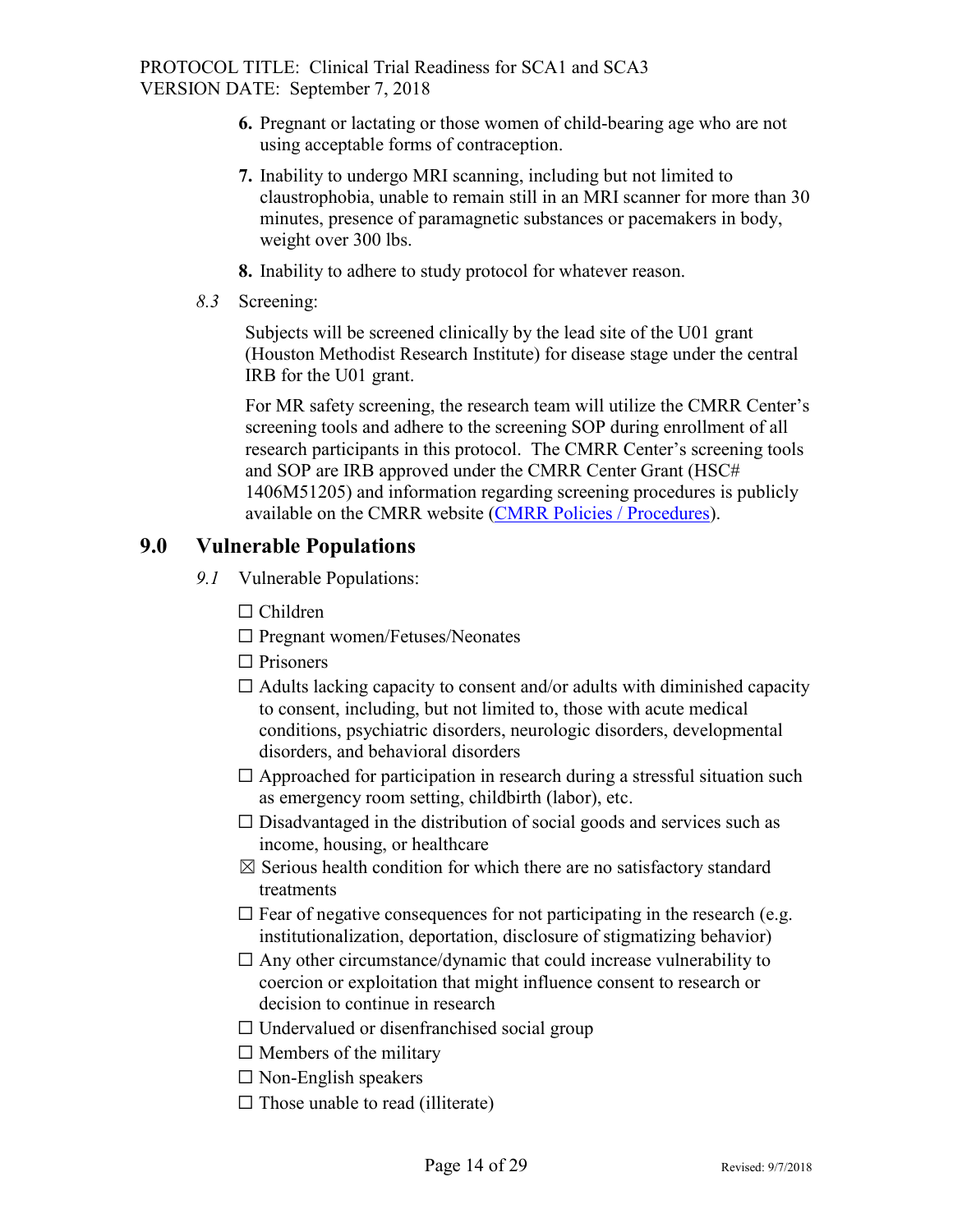- $\square$  Employees of the researcher
- $\Box$  Students of the researcher
- $\Box$  None of the above
- *9.2* Additional Safeguards:

We have to include participants with a rare neurodegenerative condition for which there are no satisfactory standard treatments because there is a great need to identify and validate imaging biomarkers to facilitate development of effective therapies for these diseases. We expect that the information gained in this investigation will be important in developing robust biomarkers to monitor treatment effects in spinocerebellar ataxias. Therefore, we believe that the insights gained from this project will ultimately have a significant impact on reducing the morbidity and early mortality associated with these diseases. Given the enormous personal and public health burden of neurodegenerative diseases, we believe the limited risks our subjects will be asked to incur are significantly out-weighed by the new knowledge we will gain for all people with neurodegenerative diseases. While the discomforts of traveling to CMRR and lying still in the scanner may be greater for this population than healthy volunteers, we find that patients with ataxias are eager to volunteer for our studies and highly value the research effort that is focused on their rare condition. In these studies, we focus on early stage disease, with no or limited motor impairment, because such patients are the most likely participants in future trials and we are interested in detecting early structural, neurochemical and functional changes in the brain.

#### <span id="page-14-0"></span>**10.0 Local Number of Participants**

*10.1* Local Number of Participants to be Consented:

We expect to enroll up to 30 subjects locally under this protocol.

#### <span id="page-14-1"></span>**11.0 Local Recruitment Methods**

#### *11.1* Recruitment Process:

Subjects will be recruited from the clinical practices of U01 site investigators, which in the US is comprised of sites of the Clinical Research Consortium for Studies of Cerebellar Ataxias (CRC-SCA), under central IRB for the U01 study. Patients will also be recruited to the U01 study by notices in ataxia newsletters, e.g. the NAF newsletter, and through flyers. In addition, patients who have previously participated in our ataxia study may be contacted by our study coordinator, as stated in the consent form they signed when they participated in our earlier ataxia studies (under protocol  $#$ 0502M67488). Control participants will be recruited through the CMRR volunteer mailing list or in person.

A phone screening interview will be conducted by the study coordinator for MR safety and other inclusion/exclusion criteria using the CMRR safety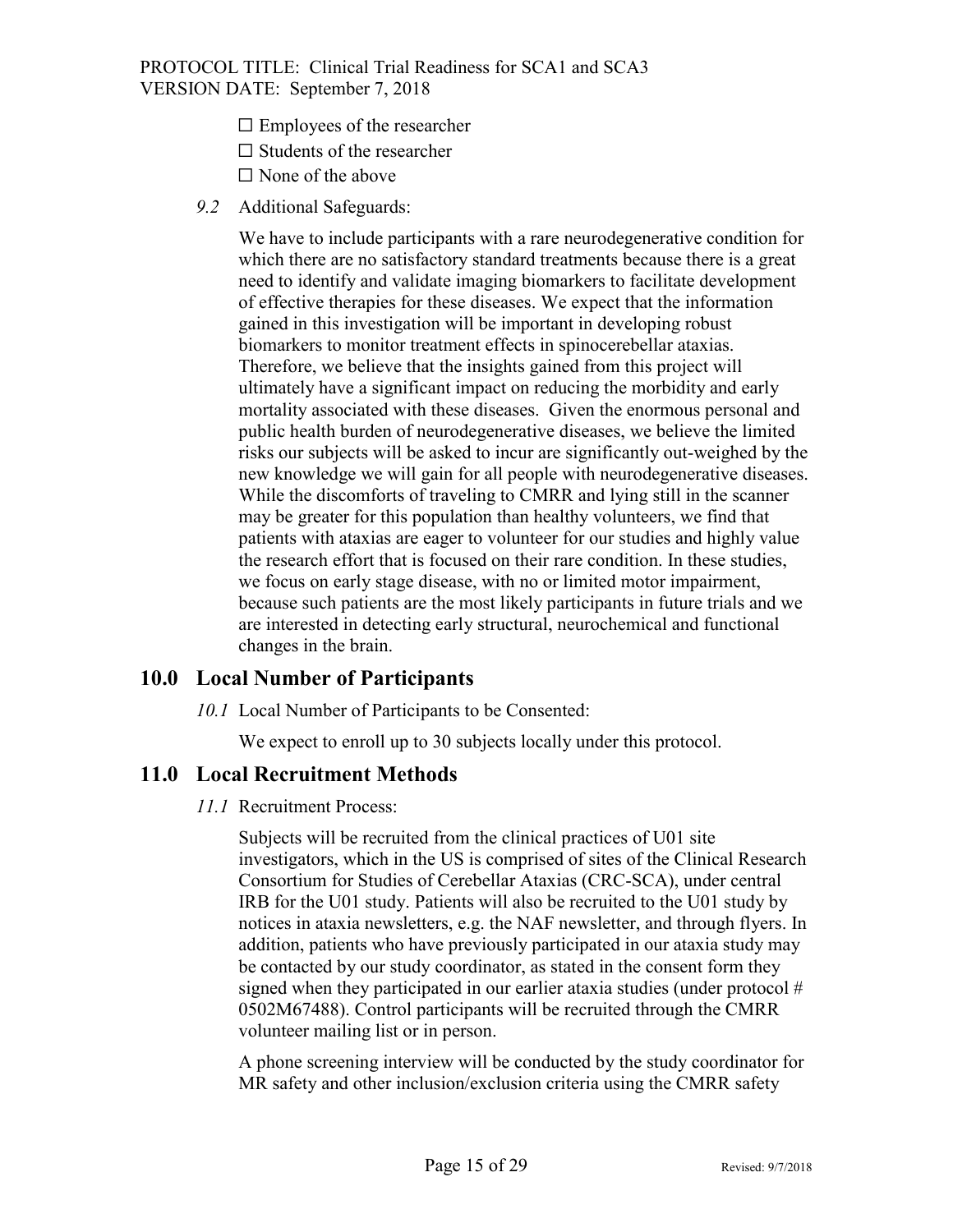screening form. A phone script for this purpose is attached in Supporting Documents.

*11.2* Identification of Potential Participants:

Subjects will be identified from among the enrollees of the multi-site U01 clinical study (performed under a central IRB and *not* covered under the current IRB protocol), screened clinically by the lead site of the U01 grant (Houston Methodist Research Institute) for disease stage and referred to UMN for MR safety screening prior to enrollment.

In addition, the research team will utilize the CMRR Center's volunteer pool for recruitment of healthy research volunteers in this protocol. The CMRR Center's volunteer pool is IRB approved under the CMRR Center Grant (HSC# 1406M51205) and information regarding volunteers is publicly available on the CMRR website [\(CMRR Policies / Procedures\)](https://www.cmrr.umn.edu/policies/). The control group will also likely include spouses and friends of patient participants who find out about the study through their relation with the patient.

*11.3* Recruitment Materials:

Recruitment will be done by the multi-site U01 clinical study under a central IRB. In addition, healthy volunteers will be recruited through the CMRR Center's volunteer pool (IRB approved under the CMRR Center Grant, HSC# 1406M51205).

*11.4* Payment:

Subjects will not be responsible for the cost of any study procedure. They will be compensated \$50 for each MRI scan visit. If they need to stop any testing for any reason, they will receive partial payment for their time.

In addition, participants who are from out of the Twin Cities will be reimbursed for travel, hotel and meals by the lead site of the U01 study. Reimbursement will not exceed \$1,500 per participant. Subjects will be reimbursed up to \$50 for ground transportation and up to \$100 for meals that incur during the visit.

Compensation and reimbursement will be sent within 4-6 weeks of their visit to CMRR in the form of a check to their home address.

#### <span id="page-15-0"></span>**12.0 Withdrawal of Participants**

*12.1* Withdrawal Circumstances:

Participants can withdraw or terminate the study at any time and for any reason without impacting their current or future relations with the University or the CMRR. If they decide to withdraw or terminate the study data collected up to the point of their withdrawal will be maintained in a confidential manner for the remainder of the study.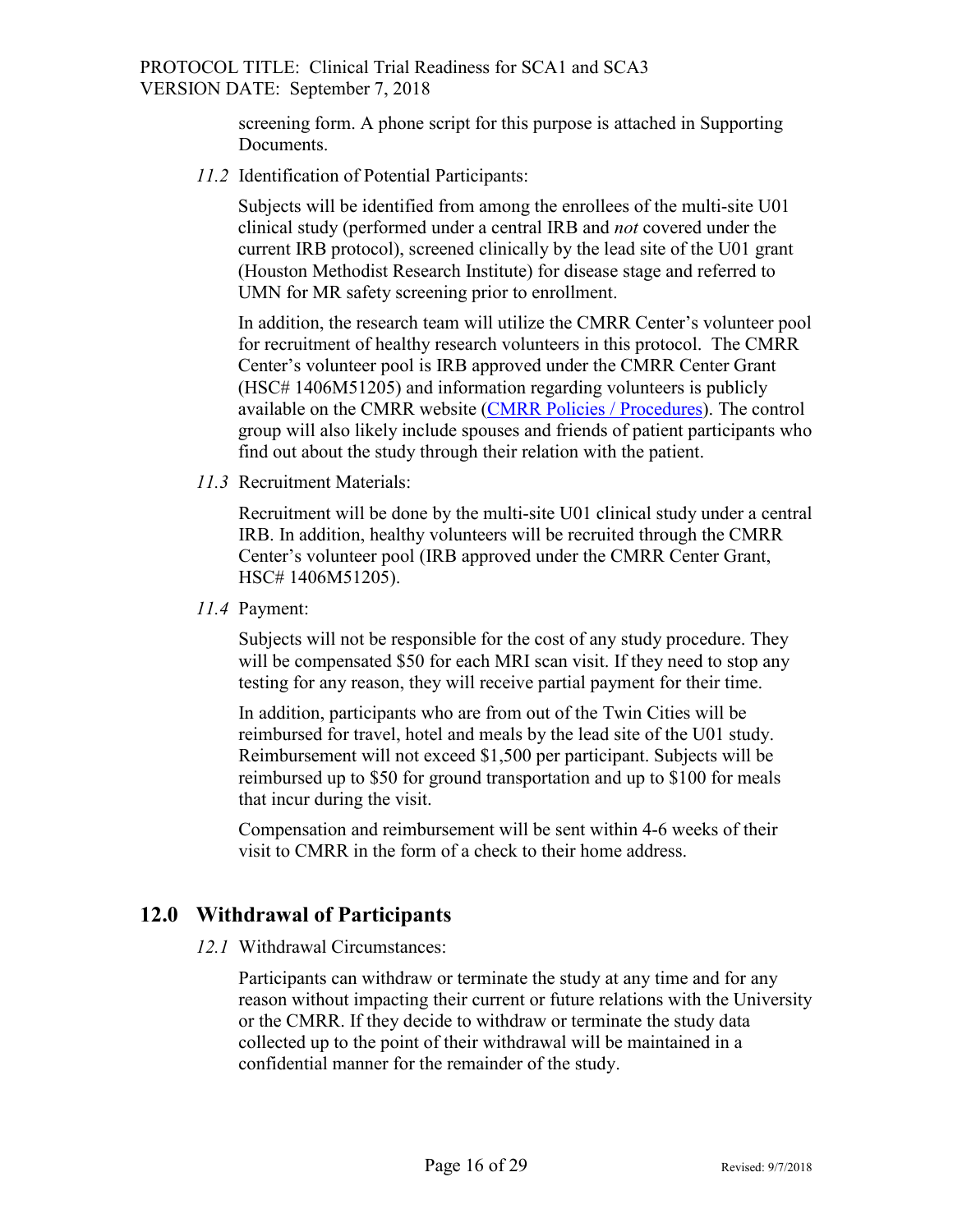> Moreover, the researcher may withdraw the participant if they appear to be unduly distressed, uncomfortable, e.g. due to muscle twitching, or are unable to adhere to study protocol, e.g. if the subject is unable to lay still in the scanner. The researcher will have extensive experience with scanning human participants and will be thus in an ideal position to judge the level of distress and discomfort of the participants. Finally, subjects may be withdrawn from the study in case of incidental findings. The CMRR Research Scan Review System gives the researcher a way to request a highlevel radiologist review if they observe something in a scan that may need medical attention. The reviewing radiologist indicates whether or not the subject should be seen for further tests. If the recommendation is to further investigate the unusual MRI results with their own physician, the investigator will contact and inform the subject of the need for follow-up. Further medical follow-up is not a part of this study.

*12.2* Withdrawal Procedures:

Subjects who choose to withdraw will be asked about the rationale for making this decision. We will inform them that this is to make sure if it has something to do with the study or its design so that we can take that into consideration for future projects.

If the investigator withdraws a subject due to undue distress or discomfort, the participant will be informed that we are ending the study because we are not able to get suitable images. If the withdrawal is due to incidental findings, i.e. the radiologist recommendation from the Research Scan Review System is to follow-up the incidental finding, the investigator will instruct the subject to do so.

All study activities will be stopped at the point of withdrawal. No further data will be collected.

*12.3* Termination Procedures:

The participant will be explained the rationale for withdrawal, if it was without their consent, and provide reimbursement as described in Section 11.4. If sufficient data were collected, these data will be used for analysis.

#### <span id="page-16-0"></span>**13.0 Risks to Participants**

*13.1* Foreseeable Risks:

- **Risks of Study Participation:** Subjects may experience stress, fatigue, or frustration while participating in the study. They can refuse to answer any questions that make them feel uncomfortable. They may take a break, discontinue the testing, or withdraw from the study at any time.
- **Risk of loss of confidentiality:** Subjects will be asked to provide medical information documenting their condition. This information will be stored in a secured access database. All attempts will be made to preserve confidentiality of participants, including the following: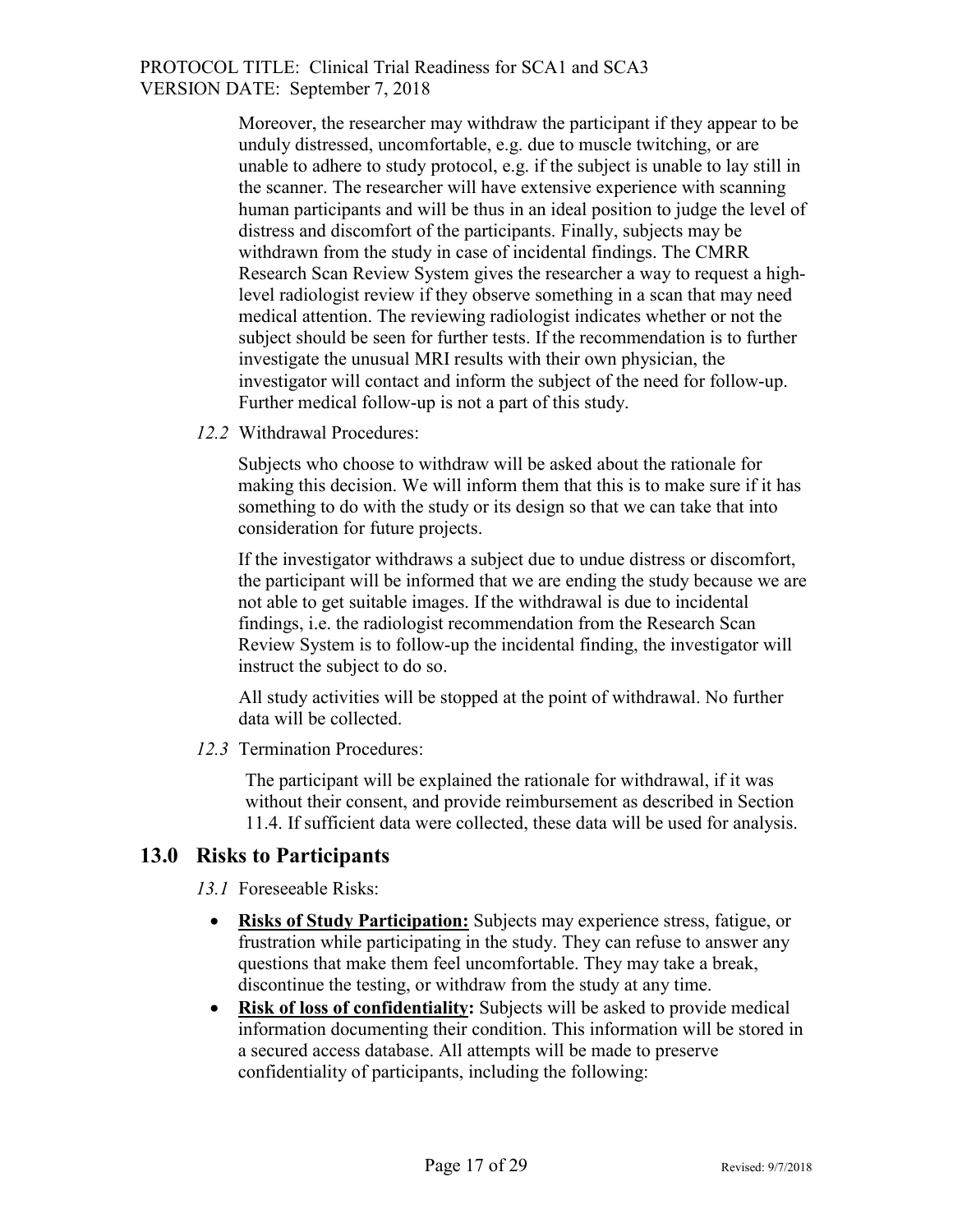- 1. Any paper records obtained, reviewed, or generated as part of the study will be kept in locked cabinets.
- 2. Study information will be stored in password protected files on a computer in a locked office and in a secured access database (Box), and can only be accessed by research staff.
- 3. Any information included in publications will not include identifying information.
- 4. If health information is released to an outside institution, it will be in the form of a limited dataset that does not include participant identifiers (see Section 6.3).
- **Risks associated with MR scanning:** The risks associated with MR scanning and exposure to strong magnetic fields are well known and widely published. The FDA considers exposure to magnetic fields as high as 8 tesla to represent a non-significant risk (NSR) medical device study. The images created during this study are for research purposes only and are not intended to provide health care to the participants. However, if the results from the MR scanning show something unusual, a Radiologist trained in reading the scans will review them. The study investigator will contact the participant if the recommendation of the Radiologist is to further investigate the unusual results of the scans with the participant's own physician. The following are the risks associated with having an MR exam:
- **1. Mild Effects.** While there are no known health risks associated with these strong magnetic fields, some people report dizziness, mild nausea, headache, a metallic taste in their mouth, or sensations of flashing lights. These effects have been associated with movement of the head in a strong magnetic field. These symptoms, if present, usually go away shortly after leaving the magnet. However, the long-term risks of spending time in high magnetic fields are as of yet unknown. To avoid any discomfort in moving the subject into the scanner too quickly, the subject will be moved into and out of the scanner at a slow speed.
- 2. **Projectile Objects.** Some metallic objects (e.g. pens, keys, metal chairs, etc.) are attracted by the magnet and can be dangerous if they are brought into the magnet room. Participants will be closely screened to make sure that no one brings such hazardous objects into the room.
- 3. **Claustrophobia**. Some patients may experience claustrophobia (fear of being in closed spaces) during MR scanning. Subjects will be screened for claustrophobia prior to the scan and if claustrophobia occurs during the scan, it will be discontinued immediately. MR operators communicate with subjects while in the scanner through a speaker system.
- 4. **Loud Sounds**. The MR scanner makes loud banging noises during operation. Subjects will be given earplugs and/or headphones to reduce the noise level.
- 5. **Radio Waves**. Radio waves are used for MR scanning, but these are well below the strength that causes harm. The radio waves used for MR scanning are similar to the radio waves used to broadcast AM and FM radio stations.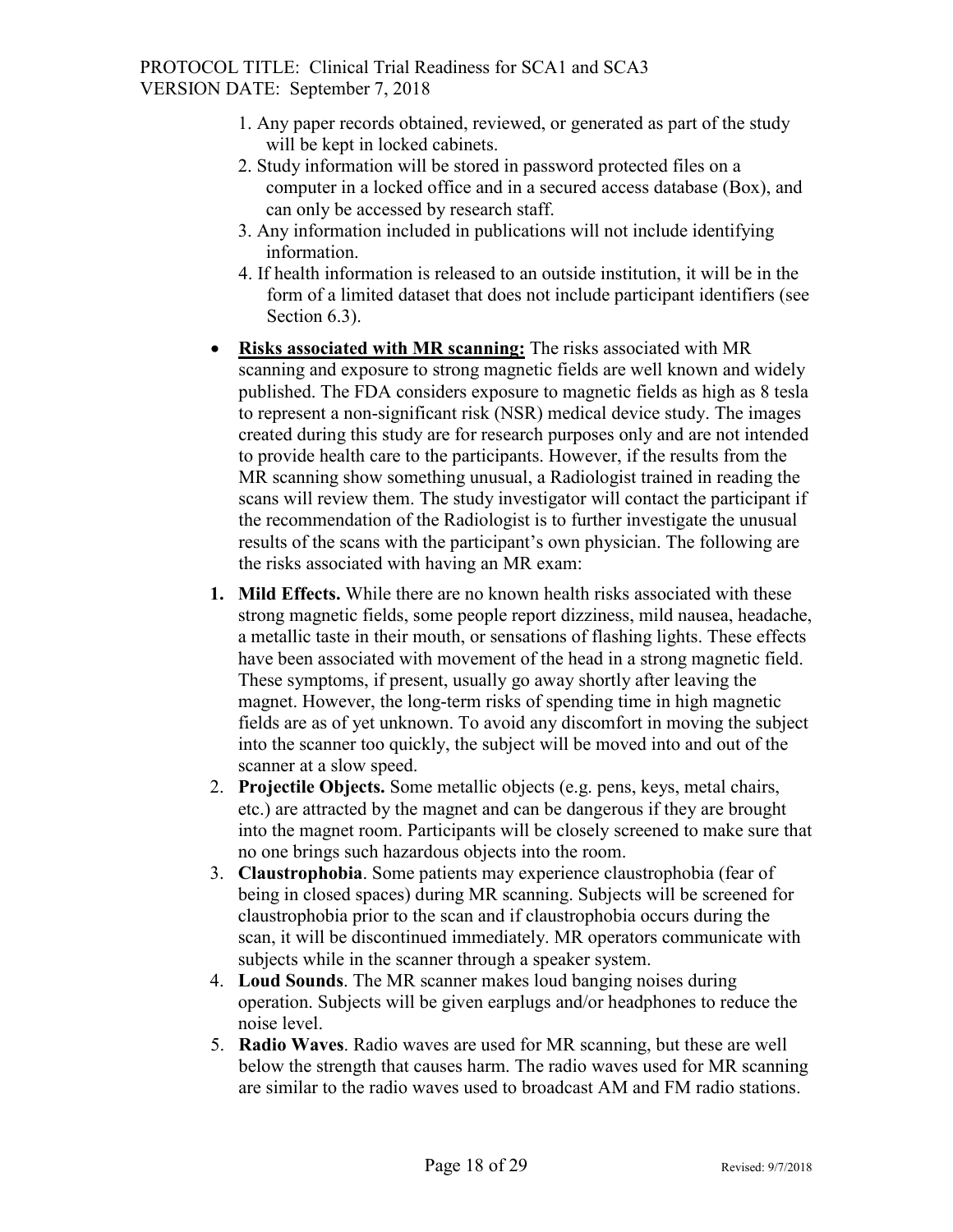- *6.* **Muscle twitches**. Although rare, some people experience involuntary muscle twitching during the MR procedure. If this occurs, we will stop the study as a precaution.
- 7. **Metal on or in the body.** MR may not be appropriate in the presence of the following conditions: cardiac pacemaker; mechanical heart valve replacement; brain clips; venous umbrella; aneurysm surgery; intracranial bypass; renal, aortic clips; middle ear, eye, or penile implants; hearing aid; some dental implants; joint replacements; neurostimulator; insulin pump; intrauterine device (IUD); shunts/stents anywhere in the body; metal mesh/coil implants; metal plate/pin/screws/wires anywhere in the body, any other metal implants; metal fragments in eye, skin, or body; worked as a sheet-metal worker or welder; tattoos, permanent eyeliner or permanent artificial eyebrows; or foil medication patches. There is also a risk of skin heating from radiofrequency imaging coils, button response boxes, and their associated cables. The power of the radio waves is well below the strength needed to heat the tissue in the body and cause harm, but any metal in contact with the skin could heat up. We administer a questionnaire to each potential subject to assess for any metal in the body, as well as on their clothing. We have procedures to remove all jewelry for safekeeping during the MR exam. Finally, RF power deposition is monitored with the software and hardware protection systems and kept below the FDA limit.
- 8. **Mild Stiffness or Soreness**. It may be uncomfortable lying still in the magnet for the length of the study and some subjects may experience some mild stiffness and soreness in their muscles for being still. We will try to make the subject as comfortable as possible during the MR scan by providing soft pads to support the subject's neck, back and legs.
- *13.2* Reproduction Risks:

Although there are no known risks associated with MR scanning during pregnancy, we will not scan someone who is or may be pregnant.

*13.3* Risks to Others:

N/A

#### <span id="page-18-0"></span>**14.0 Potential Benefits to Participants**

*14.1* Potential Benefits:

There will be no personal or immediate benefit of participating for our subjects.

#### <span id="page-18-1"></span>**15.0 Statistical Considerations**

*15.1* Data Analysis Plan:

De-identified MRI and MRS data will be analyzed in a blind fashion at UMN, as described previously for volumetric, VBM (18, 45) and MRS (22, 43) analyses. Diffusion MRI data will be analyzed using tract-based spatial statistics (TBSS) (46), which is part of the FMRIB's Software Library (FSL (47)), and tractography to delineate particular WM pathways (e.g.,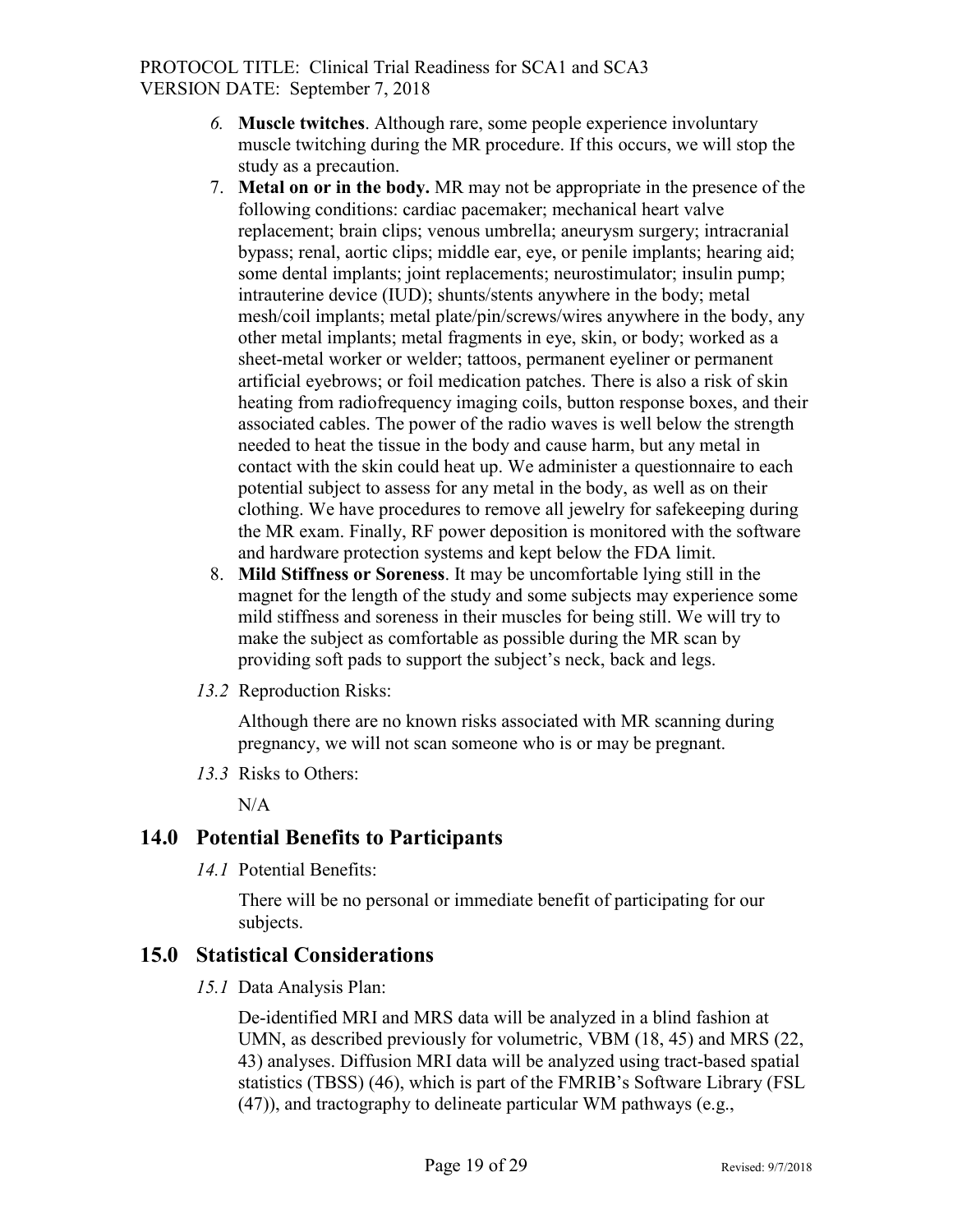cerebellar peduncles). Functional (rs fMRI data) will be pre-processed using FSL, followed by between-group analyses using seed-based connectivity analysis for particular regions of interest, and ICA/dual regression (MELODIC/FIX)) (48, 49) for RSNs. Outcome measures will consist of cerebellar and brainstem volumes, GM, and WM loss metrics from VBM, metabolite concentrations, FA, MD, RD and AD, as well as degree of coactivation within RSNs of interest (e.g., motor function).

*15.2* Power Analysis:

The sample size calculation for this study is based on imaging data that will be acquired at 6 imaging sites, for a total sample size of 100 subjects, namely a 30 (20 premanifest and 10 early-phase) subjects with the SCA1 mutation, 40 (27 premanifest and 13 early-phase) subjects with the SCA3 mutation and 30 controls. The at-risk subject study by the EASG group, which included imaging data from 26 SCA1 mutation carriers and 9 SCA3 mutation carriers, reported significant VBM alterations in SCA1 and trends in SCA3 (18). Based on these data, a Wilcoxon rank sum test will have 95% power to show a difference between controls (mean =  $0.018$ , SD =  $0.019$ ) and SCA (mean = 0.016, SD = 0.0019) with 30 subjects per group ( $\alpha$  = 0.025 to take into account the two comparisons of SCA1 and SCA3 versus controls, two-tailed test). Note that this power computation is conservative since the EASG study included only at-risk subjects, whereas the current study will include both premanifest and early manifest patients. In addition, based on our MRS preliminary data described above, a Wilcoxon-Mann-Whitney test will have 94% power to show a difference in NAA at baseline between premanifest subjects who have disease onset within the 5 years of the U01 (conservatively estimated at  $1/3$  of the patients i.e. n=7, mean = 1.2) and those patients who remain in the premanifest stage ( $n=14$ , mean = 2) for the SCA1 group (standard deviation of 0.4,  $\alpha$  =0.05, two-tailed test). We will recruit a larger sample size for the SCA3 cohort because: 1) imaging alterations did not reach significance for SCA3 mutation carriers in the atrisk EASG study; 2) the diffusion MRI abnormalities in our preliminary data (see section 2.2) were less pronounced in SCA3 than those in SCA1; and 3) SCA3 is the most common SCA, enabling recruitment of a larger cohort.

*15.3* Statistical Analysis:

To compare the imaging biomarkers between SCA1, SCA3 and control cohorts, globally and in a pairwise fashion, we will use Wilcoxon rank sum test. In addition, premanifest carriers and early-stage patients will be compared using Wilcoxon rank sum test. Within each SCA group, premanifest and manifest patients will be compared regarding the biomarkers at baseline and during follow-up. If this approach is not conclusive, cluster approaches will be carried out. Sex will be considered as a biological variable to assess potential sex-based differences in imaging results.

*15.4* Data Integrity: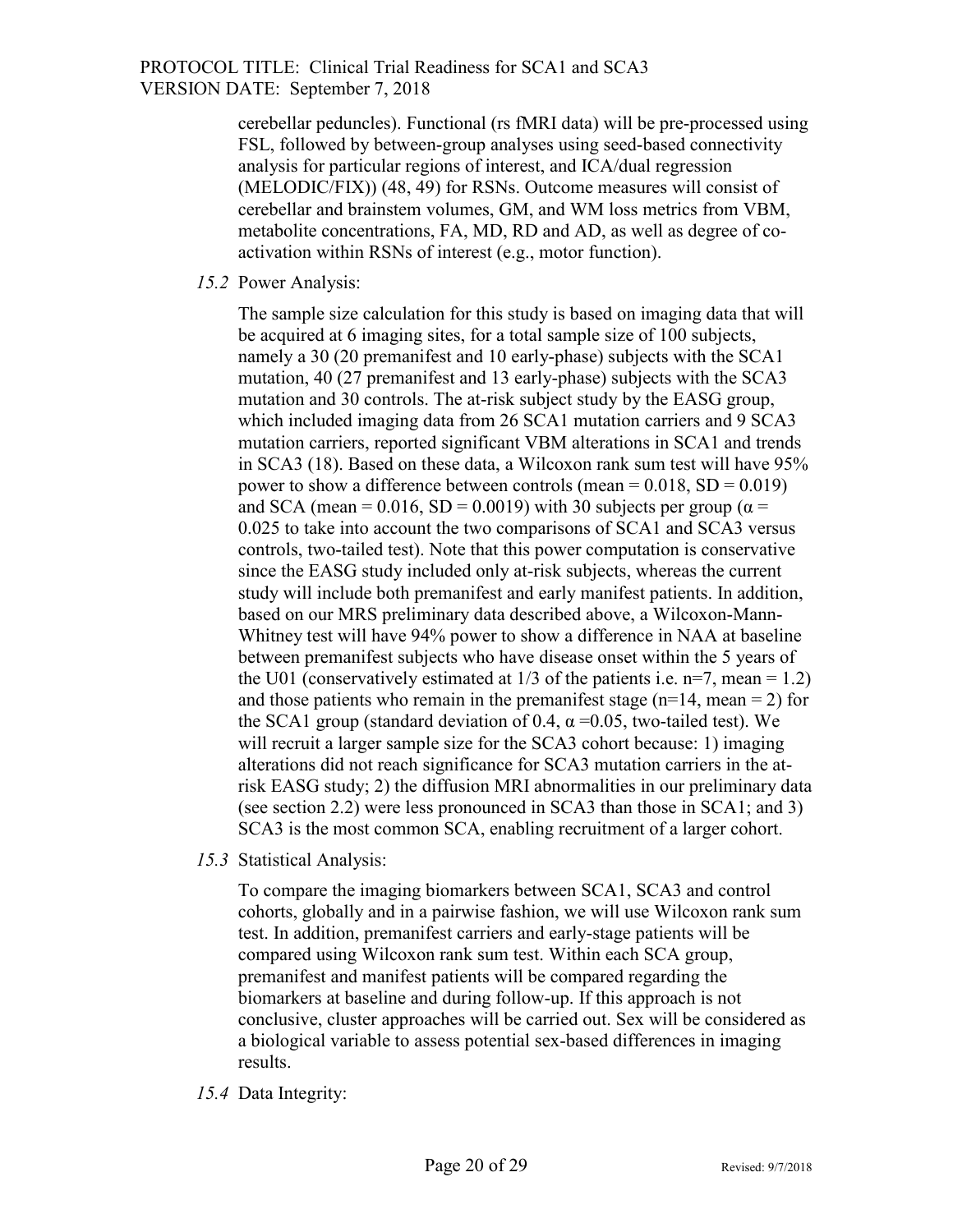> Non-biological sources of data variation due to MR hardware and software will be minimized by procedures for quality assurance (QA), which prospectively aims to avoid production of poor quality data, and retrospective quality control (QC) to identify poor quality data. All participating MR sites of the U01 project routinely verify scanner stability with regular QA tests on their 3T scanners, e.g. with a weekly American College of Radiology (ACR) phantom protocol. In addition, we will follow the guidelines put forth by the MRS Consensus Group for quality management in clinical MR spectroscopy (50), including regular MRSspecific tests with a dedicated phantom that has a composition of the most concentrated neurochemicals in the brain at appropriate proportions (GE MRS-HD-Sphere). The imaging sites of the U01 will be required to meet consistent performance metrics prior to subject accrual. QC criteria will be applied uniformly to all data prior to inclusion in final analyses. The assessment will be based on quantitative quality metrics (signal-to-noise ratio, contrast-to-noise ratio, identification of image and spectral artifacts and, in addition, for MRS, linewidth, % water suppression and Cramér-Rao lower bounds). To accomplish these QC procedures, all MRI and MRS data will be sent by U01 imaging sites to UMN monthly, using the data management software Flywheel (https://flywheel.io/).

## <span id="page-20-0"></span>**16.0 Confidentiality**

*16.1* Data Security:

Participants will be assigned a unique subject code (determined by the U01 clinical study) and this subject code will be used for all procedures and data collection.

All identifying data and PHI will be kept in the UofM Box Secure Storage. Videotaped SARA exams will be kept at Box.com. Face recognizable video containing PHI will be restricted to local research site (University of MN), HMRICC and central raters of the U01 study. Paper records will be kept in locked file cabinets in the study coordinator's office. Any information included in publications will not include identifying information. If health information is released to an outside institution, it will be in the form of a limited dataset that does not include participant identifiers. A copy of the consent form or other research study information will *not* be placed in the participants' medical, employment, or educational records.

A Certificate of Confidentiality (CoC) was issued automatically for this research; effective October 1, 2017 CoCs are issued automatically for any NIH-funded project using identifiable, sensitive information that was ongoing on/after December 13, 2016. The CoC was issued as a term and condition of the U01 award and there will be no physical certificate issued.

## <span id="page-20-1"></span>**17.0 Provisions to Monitor the Data to Ensure the Safety of Participants**

*17.1* Data Integrity Monitoring.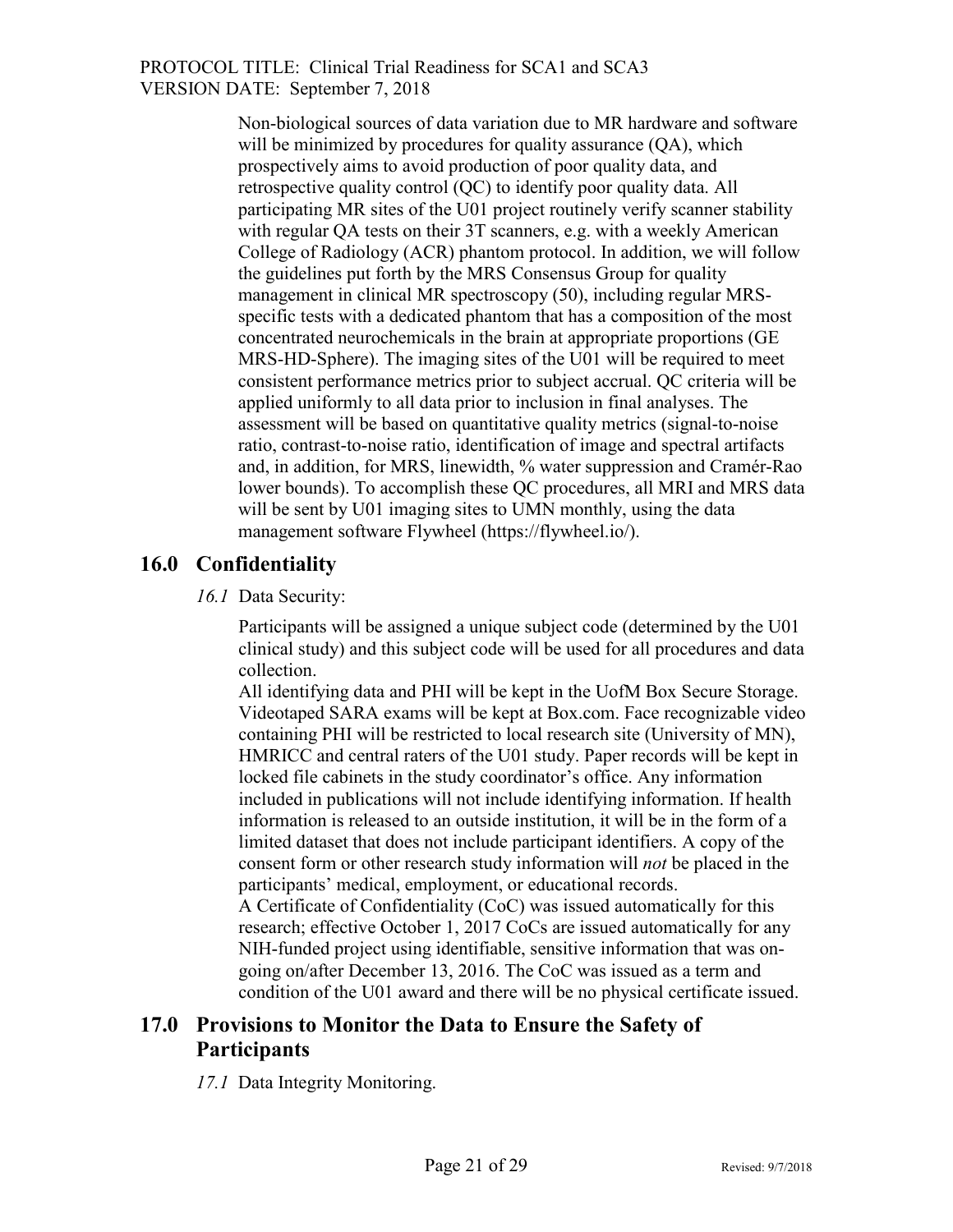> The PI will supervise the progress of the study, and ensure that data are collected and reported in accordance to protocol. Study progress will be reviewed monthly, as well as on as-needed basis. The PI will utilize reports provided by the study coordinator to ensure continuing enrollment and data summaries provided by the study team members responsible for MRI and MRS data acquisitions.

> For independent monitoring, we will utilize the Clinical Monitoring Service of the Clinical and Translational Science Institute (CTSI). The service is provided every 6 months and includes a review of the case report forms, medical records, and regulatory documents by the CTSI Clinical Research Monitor. A summary report that details the study progress, regulatory and subject records that were monitored, and any findings identified during the visit is provided to the PI. Upon addressing any findings, the PI will submit the report together with a description of how the findings were addressed to IRB within 5 days of receipt of the report.

*17.2* Data Safety Monitoring

The research team will utilize the CMRR Center's Subject Information Form and adhere to the SOP during enrollment of all research participants in this protocol. The CMRR Center's Subject Information Form and SOP are IRB approved under the CMRR Center Grant (HSC# 1406M51205) and information regarding these procedures is publicly available on the CMRR website [\(CMRR Policies / Procedures\)](https://www.cmrr.umn.edu/policies/).

This is not a clinical trial, therefore a data and safety monitoring board is not required. The PI will review each study with the study staff on a monthly basis to determine if unexpected adverse events have occurred. Serious adverse events will be reported as soon as they occur to the IRB. All adverse events will be reported annually to the IRB.

#### <span id="page-21-0"></span>**18.0 Provisions to Protect the Privacy Interests of Participants**

#### *18.1* Protecting Privacy:

Participants will interact with limited study staff. Demographic information, personal health information and clinical assessments will be obtained by the study physician and/or coordinator, ensuring one or two investigators will be interacting with participants most of the time. Other than the study physician and research coordinator, other staff on this protocol will interact with the subjects only to the extent necessary for MR scans. The consenting process and clinical assessments will take place in a private room with only the study staff, the subject and their caretaker if they desire. We will explain to the subject that they can stop participation at any time if they do not wish to interact or provide requested information. The subject will be told why information is necessary. They can refuse to answer any questions that make them feel uncomfortable. They may take a break, discontinue the testing, or withdraw from the study at any time.

*18.2* Access to Participants: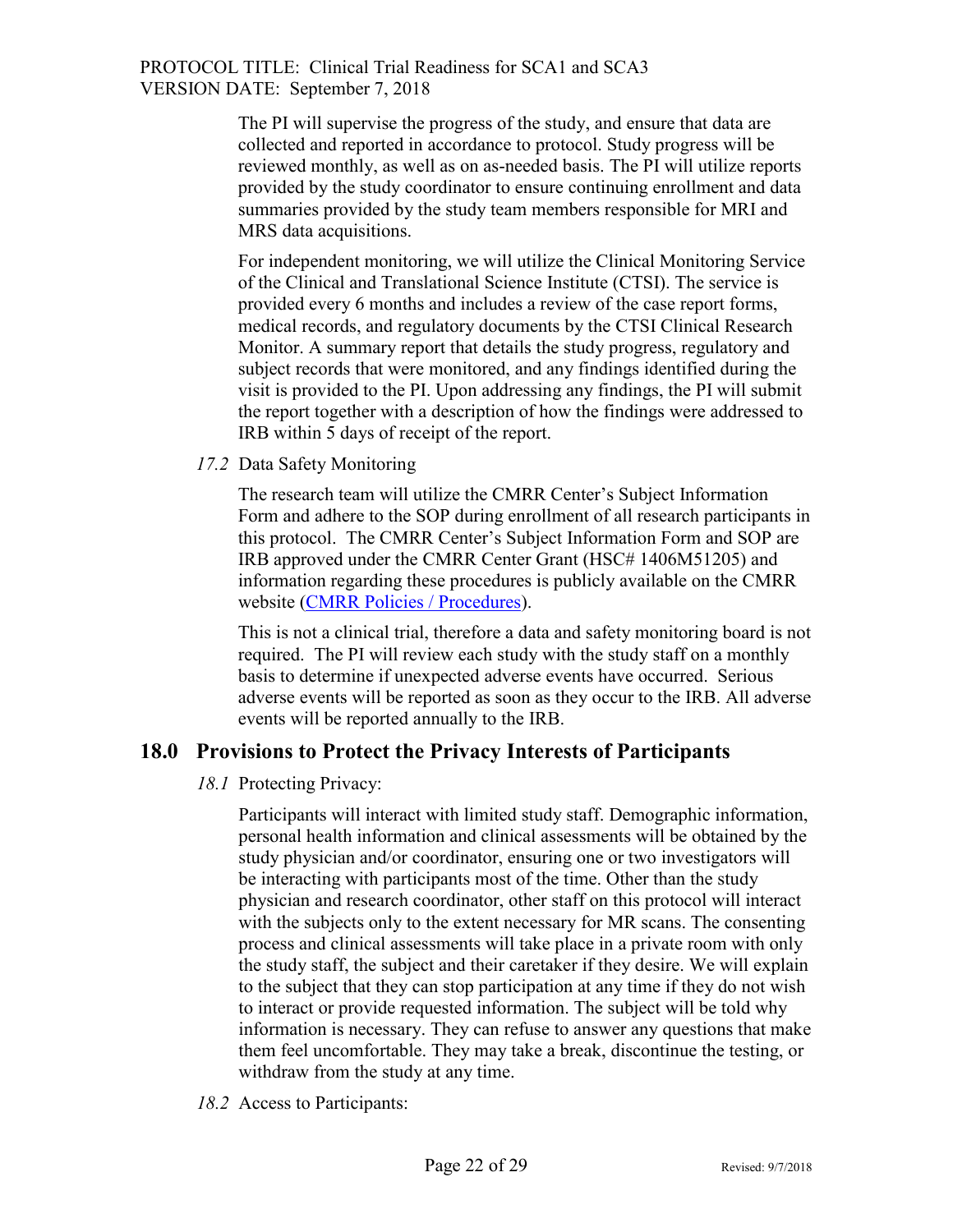The research team needs to access private information about the participants, such as ataxia diagnosis, disease duration and triplet repeat length in the affected ataxia gene, to be able to evaluate clinical correlates of the MR measures under investigation. In addition, members of the MR professionals committee may need to see information on implants and devices to consult on MR safety and the administrative staff will need to see name and address information to be able to process remuneration.

## <span id="page-22-0"></span>**19.0 Compensation for Research-Related Injury**

*19.1* Compensation for Research-Related Injury:

In the event that this research activity results in an injury, treatment will be available, including first aid, emergency treatment, and follow-up care as needed. Care for such injuries will be billed in the ordinary manner to the participant or their insurance company.

*19.2* Contract Language:

N/A

#### <span id="page-22-1"></span>**20.0 Consent Process**

*20.1* Consent Process (when consent will be obtained):

Subjects who decide to participate based on the phone interview described in section 11 will be mailed a consent form to review. The consent process usually occurs over time through several conversations and discussion of written descriptions of the study between the study coordinator and the potential participant. All applicable potential risks will be discussed with each subject and the subjects will be asked to describe the study in their own words and explain the risks to which they will be exposed to ensure that they have understood the procedures before the consent form can be signed. The IRB-approved consent form will be reviewed and signed on the day of study before any investigation is begun. Written consent will be obtained by the study coordinator or the MR operator, if the study coordinator is not available, in a private room. The forms will be held by the investigators and the subjects will be offered a copy to keep.

*20.2* Waiver or Alteration of Consent Process (when consent will not be obtained):

 $N/A$ 

*20.3* Non-English Speaking Participants:

 $N/A$ 

*20.4* Participants Who Are Not Yet Adults (infants, children, teenagers under 18 years of age):

 $N/A$ 

*20.5* Cognitively Impaired Adults, or adults with fluctuating or diminished capacity to consent: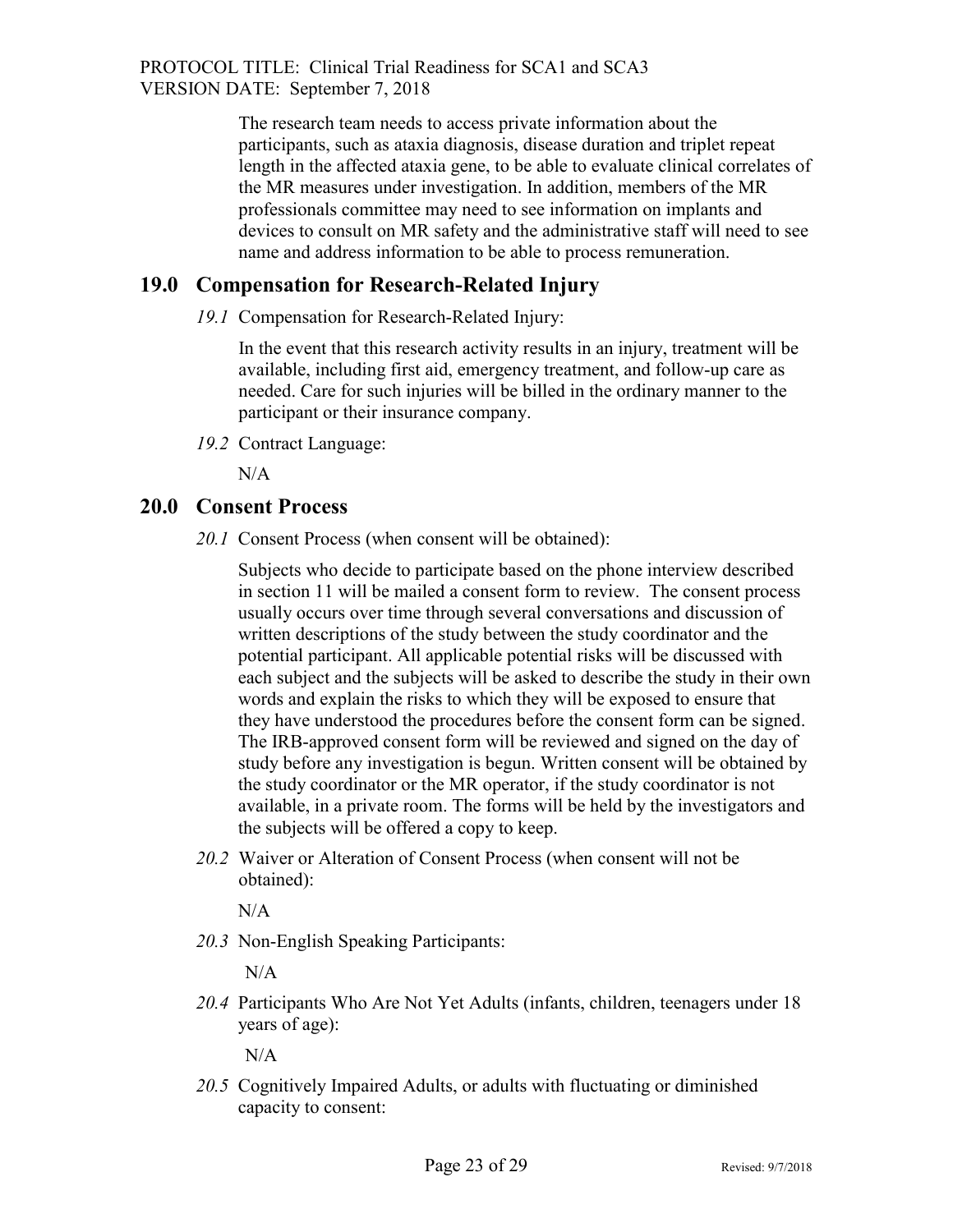$N/A$ 

- *20.6* Adults Unable to Consent:
	- Permission: N/A
	- Assent: N/A
	- Dissent: N/A

#### <span id="page-23-0"></span>**21.0 Setting**

*21.1* Research Sites:

All procedures will be performed at the CMRR located on the Twin Cities campus at the University of Minnesota.

*21.2* International Research:

N/A

#### <span id="page-23-1"></span>**22.0 Multi-Site Research**

N/A (While the U01 study includes sharing of de-identified data between sites and analysis of multi-site data, each site will obtain their own IRB approvals for MR scanning of subjects with the U01 protocol. Therefore, this study is not classified as multi-site research).

#### <span id="page-23-2"></span>**23.0 Resources Available**

*23.1* Resources Available:

- **Feasibility of recruitment**: The UMN group and the CRC-SCA consortium have extensive experience with recruitment of subjects with ataxias. Even though most of our patient participants are from out of the Twin Cities area, 200 subjects have been successfully enrolled as of the 2017 continuing review of our existing MRS in ataxias protocol (#0502M67488). Under the current protocol, we will continue to collaborate with the CRC-SCA and the NAF headquartered in Minneapolis for recruitment, see section 11.
- **Study Team**: The PI will devote approximately 20% of her time to this project. The local study team includes two study coordinators, two research associates who are responsible of MR data acquisition and analysis and a clinical collaborator who is responsible of the clinical aspects of the project.
- **Training process**: The PI will have an interview with each new study staff member to describe the protocol and research procedures, and clarify the duties of each member. In addition, the protocol will be shared with all study team members.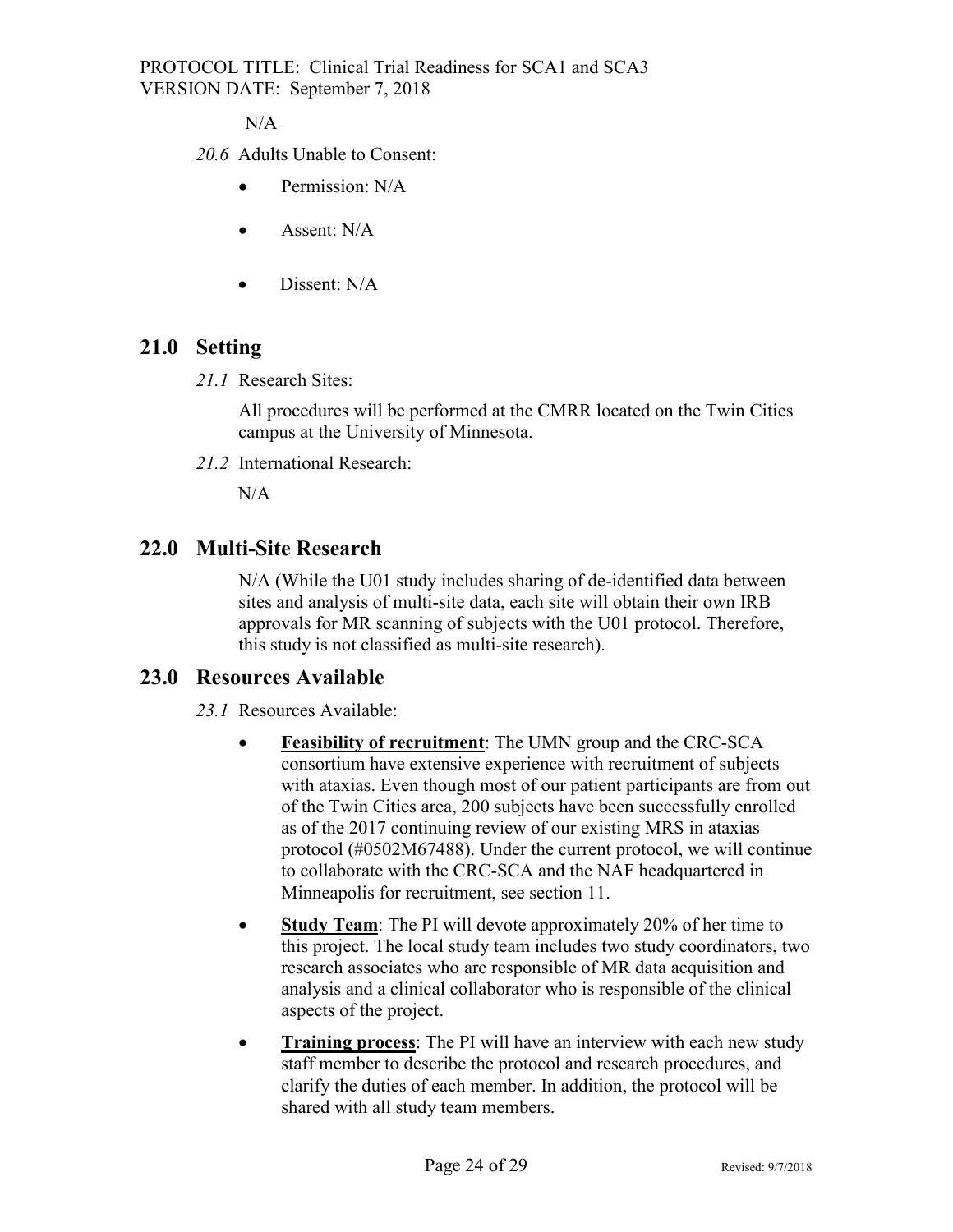• **CMRR facilities**: The CMRR is an interdepartmental and interdisciplinary laboratory that provides unique instrumentation, expertise, and infrastructure to enable the faculty, trainees and staff at U Minnesota and other institutions to carry out basic biomedical, translational and clinical research utilizing the capabilities of high magnetic fields. The CMRR is a NIH funded BioTechnology Resource Center (BTRC) through the P41 mechanism and is equipped with an array of high end instruments: Three 3T (Siemens), a 4T (Agilent), two 7T (Siemens) and a recently installed 10.5T system for human studies and a 9.4T (Agilent) and a 16.4T (Agilent) system for animal studies. The 3 Tesla Siemens system will be used for this project.

**Clinical:** To support translational clinical research CMRR has extensive patient/subject handling facilities with over a 1000 sq. ft of space for Waiting/Reception area and allocated rooms for subject interview and staging rooms adjacent to each magnet suite. There is 3000 sq. ft. dedicated to Clinical Research for human subject preparation and nursing support. This space will be utilized for consenting and administration of the clinical scales and questionnaires.

**Computing resources:** Each of the MR instruments at the CMRR has a console host workstation along with physiologic monitoring and paradigm presentation computers. The scanners with Siemens consoles (3T, 7T) use Windows based PCs. Each console host is connected by a 10 gigabit per second Ethernet network link for rapid transfer of image data to the data center for post- processing, analysis and storage.

The data center in the CMRR has 59 servers. To handle the amount of image data generated by the MR scanners, twenty four (24) of these servers provide NFS file sharing with a total of 80 Terabytes of RAID data storage. Six (6) of the servers are dedicated to backups for disaster recovery contingency and long term archive and each has an LTO tape auto-loader library attached. Twenty (20) of the CMRR servers are compute nodes, most configured with 8 CPU cores and over 32 gigabytes of RAM memory each.

In addition, as an fBIRN (functional Biomedical Informatics Research Network) grid point-of-presence, the CMRR houses a BIRN node, consisting of a gridftp server, HID (Human Imaging Database), and HID GUI interface server. The BIRN node includes 1TB of RAID storage and four Linux hosts to support distributed high-performance computing and data sharing between institutions at gigabit speeds over a nationwide network of Internet-2 connected computer systems.

**Office Space:** The PI has an office in the CMRR building. The nursing professional/study coordinator and the research associates also have offices in the CMRR building.

**Machine Shops/Electronics Shop:** A machine shops and a 1500 sq. ft. full electronics shop is located within the CMRR and is used for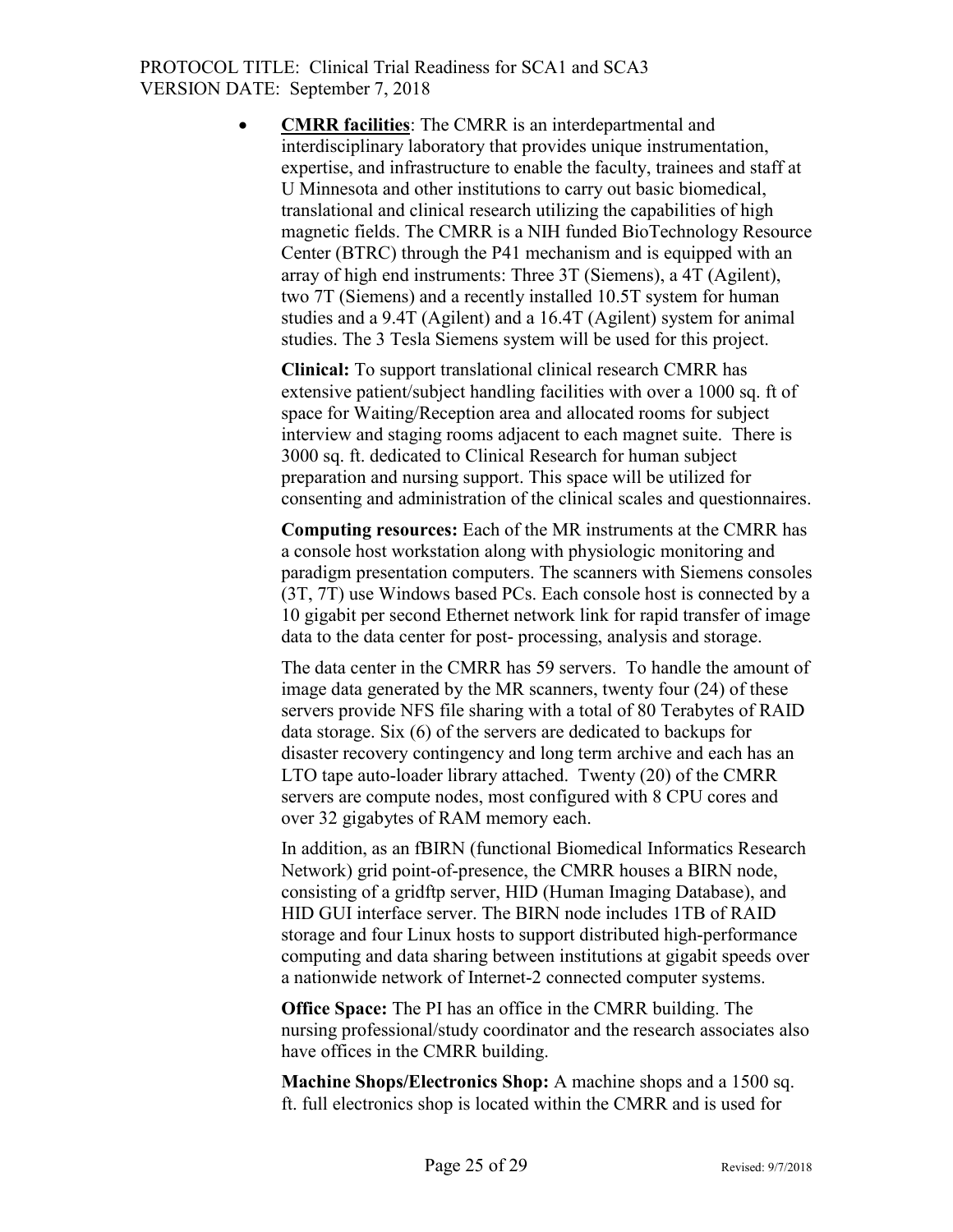building RF probes, and developing physiological monitoring and recording systems for use in the MR scanner.

#### <span id="page-25-0"></span>**24.0 References**

1. Schols L, Bauer P, Schmidt T, Schulte T, Riess O. Autosomal dominant cerebellar ataxias: clinical features, genetics, and pathogenesis. Lancet Neurol. 2004;3(5):291-304.

2. Zu T, Duvick LA, Kaytor MD, et al. Recovery from polyglutamine-induced neurodegeneration in conditional SCA1 transgenic mice. J Neurosci. 2004;24(40):8853- 61.

3. Xia H, Mao Q, Eliason SL, et al. RNAi suppresses polyglutamine-induced neurodegeneration in a model of spinocerebellar ataxia. Nat Med. 2004;10(8):816-20.

4. Zoghbi HY, Orr HT. Pathogenic mechanisms of a polyglutamine-mediated neurodegenerative disease, spinocerebellar ataxia type 1. J Biol Chem. 2009;284(12):7425-9.

5. Di Prospero NA, Fischbeck KH. Therapeutics development for triplet repeat expansion diseases. Nat Rev Genet. 2005;6(10):756-65.

6. Rodriguez-Lebron E, Costa M, Luna-Cancalon K, et al. Silencing mutant ATXN3 expression resolves molecular phenotypes in SCA3 transgenic mice. Mol Ther. 2013;21(10):1909-18.

7. Keiser MS, Boudreau RL, Davidson BL. Broad therapeutic benefit after RNAi expression vector delivery to deep cerebellar nuclei: implications for spinocerebellar ataxia type 1 therapy. Mol Ther. 2014;22(3):588-95.

8. Ashizawa T, Figueroa KP, Perlman SL, et al. Clinical characteristics of patients with spinocerebellar ataxias 1, 2, 3 and 6 in the US; a prospective observational study. Orphanet J Rare Dis. 2013;8:177.

9. Jacobi H, Bauer P, Giunti P, et al. The natural history of spinocerebellar ataxia type 1, 2, 3, and 6: a 2-year follow-up study. Neurology. 2011;77(11):1035-41.

10. Bird TD. Hereditary Ataxia Overview. In: Pagon RA, Adam MP, Ardinger HH, et al., eds. GeneReviews(R). Seattle WA: University of Washington, Seattle, 1993.

11. Ilg W, Synofzik M, Brotz D, Burkard S, Giese MA, Schols L. Intensive coordinative training improves motor performance in degenerative cerebellar disease. Neurology. 2009;73(22):1823-30.

12. Ilg W, Bastian AJ, Boesch S, et al. Consensus paper: management of degenerative cerebellar disorders. Cerebellum. 2014;13(2):248-68.

13. Furrer SA, Waldherr SM, Mohanachandran MS, et al. Reduction of mutant ataxin-7 expression restores motor function and prevents cerebellar synaptic reorganization in a conditional mouse model of SCA7. Hum Mol Genet. 2013;22(5):890- 903.

14. Yamamoto A, Lucas JJ, Hen R. Reversal of neuropathology and motor dysfunction in a conditional model of Huntington's disease. Cell. 2000;101(1):57-66.

15. Katsuno M, Adachi H, Minamiyama M, et al. Reversible disruption of dynactin 1 mediated retrograde axonal transport in polyglutamine-induced motor neuron degeneration. J Neurosci. 2006;26(47):12106-17.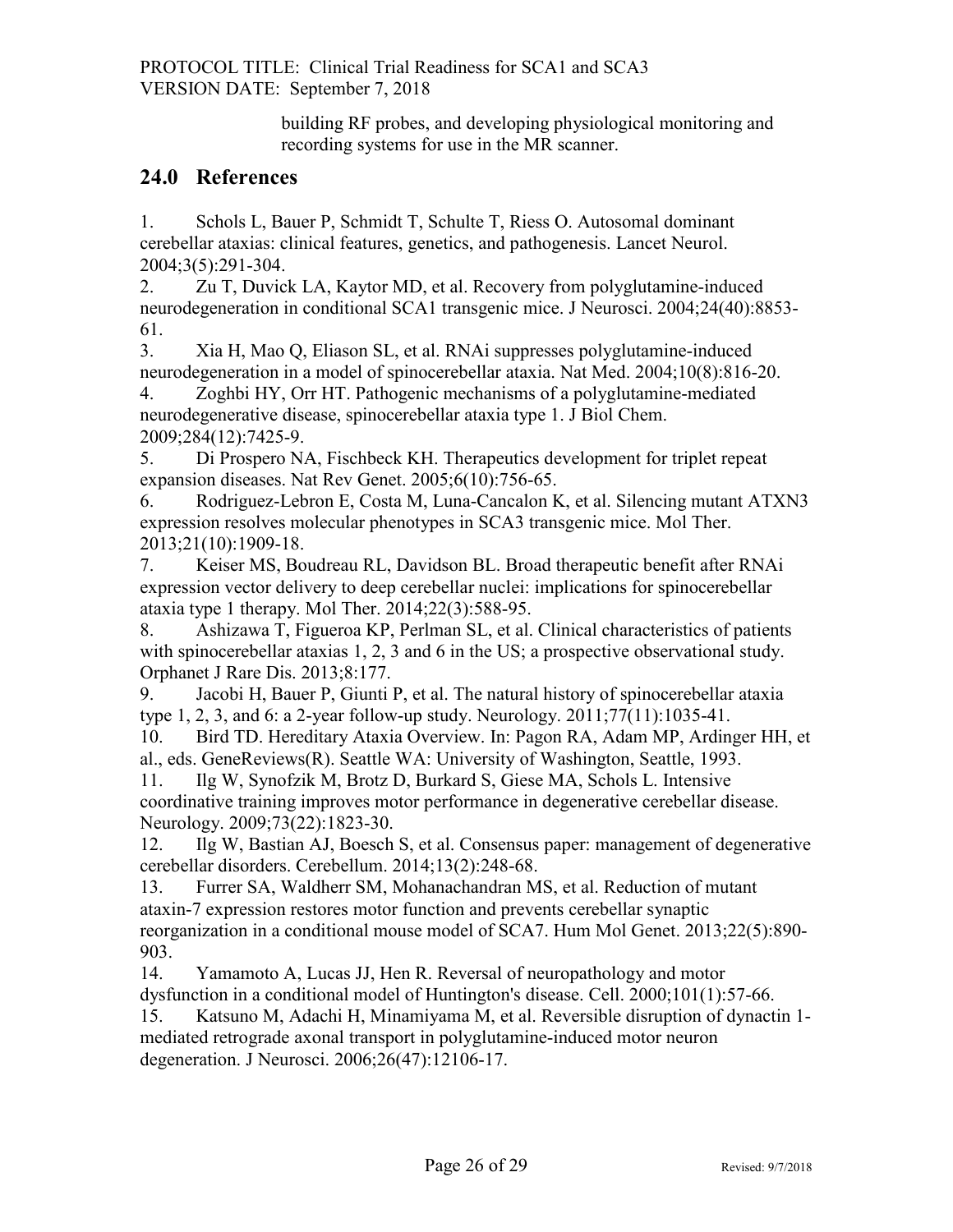16. Finkel R. Interim efficacy and safety results from the phase 3 ENDEAR study of nusinersen in infants diagnosed with spinal muscular atrophy (SMA). 43rd British Paediatric Neurology Association Annual Conference. Cambridge, UK2017.

17. Wadman M. Antisense rescues babies from killer disease. Science. 2016;354(6318):1359-60.

18. Jacobi H, Reetz K, du Montcel ST, et al. Biological and clinical characteristics of individuals at risk for spinocerebellar ataxia types 1, 2, 3, and 6 in the longitudinal RISCA study: analysis of baseline data. Lancet Neurol. 2013;12(7):650-8.

19. Maas RP, van Gaalen J, Klockgether T, van de Warrenburg BP. The preclinical stage of spinocerebellar ataxias. Neurology. 2015;85(1):96-103.

20. Tezenas du Montcel S, Durr A, Rakowicz M, et al. Prediction of the age at onset in spinocerebellar ataxia type 1, 2, 3 and 6. J Med Genet. 2014;51(7):479-86.

21. Marron JS, Todd MJ, Ahn J. Distance-Weighted Discrimination. J Am Stat Assoc. 2007;102(480):1267-71.

22. Terpstra M, Cheong I, Lyu T, et al. Test-retest reproducibility of neurochemical profiles with short-echo, single-voxel MR spectroscopy at 3T and 7T. Magn Reson Med. 2016;76(4):1083-91.

23. Emir UE LT, Deelchand DK, et al. . Diagnostic accuracy of MRS for Hereditary Neurodegeneration at 3T and 7T. . ISMRM 24th Annual Meeting & Exhibition. Singapore2016.

24. Mascalchi M, Tosetti M, Plasmati R, et al. Proton magnetic resonance spectroscopy in an Italian family with spinocerebellar ataxia type 1. Ann Neurol. 1998;43(2):244-52.

25. Ragno M, Perretti AC, Castaldo I, et al. Multimodal electrophysiologic follow-up study in 3 mutated but presymptomatic members of a spinocerebellar ataxia type 1 (SCA1) family. Neurol Sci. 2005;26(2):67-71.

26. DeKosky ST, Marek K. Looking backward to move forward: early detection of neurodegenerative disorders. Science. 2003;302(5646):830-4.

27. Klockgether T, Skalej M, Wedekind D, et al. Autosomal dominant cerebellar ataxia type I. MRI-based volumetry of posterior fossa structures and basal ganglia in spinocerebellar ataxia types 1, 2 and 3. Brain. 1998;121 (Pt 9):1687-93.

28. Jacobi H, Hauser TK, Giunti P, et al. Spinocerebellar Ataxia Types 1, 2, 3 and 6: the Clinical Spectrum of Ataxia and Morphometric Brainstem and Cerebellar Findings. Cerebellum. 2012;11(1):155-66.

29. Schulz JB, Borkert J, Wolf S, et al. Visualization, quantification and correlation of brain atrophy with clinical symptoms in spinocerebellar ataxia types 1, 3 and 6. Neuroimage. 2010;49(1):158-68.

30. Reetz K, Costa AS, Mirzazade S, et al. Genotype-specific patterns of atrophy progression are more sensitive than clinical decline in SCA1, SCA3 and SCA6. Brain. 2013;136(Pt 3):905-17.

31. Della Nave R, Ginestroni A, Tessa C, et al. Brain white matter damage in SCA1 and SCA2. An in vivo study using voxel-based morphometry, histogram analysis of mean diffusivity and tract-based spatial statistics. Neuroimage. 2008;43(1):10-9.

32. Mandelli ML, De Simone T, Minati L, et al. Diffusion tensor imaging of spinocerebellar ataxias types 1 and 2. AJNR Am J Neuroradiol. 2007;28(10):1996-2000.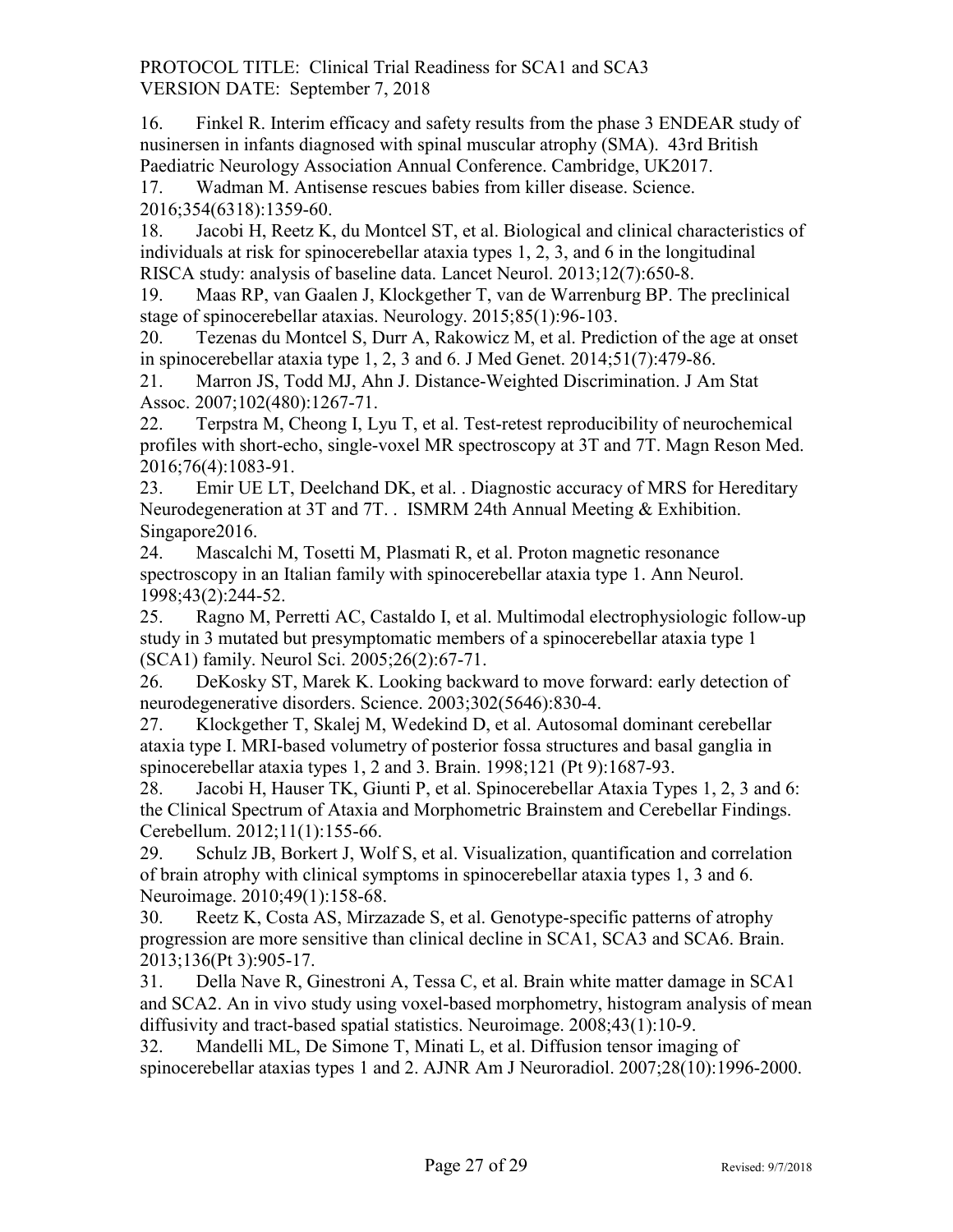33. Prakash N, Hageman N, Hua X, Toga AW, Perlman SL, Salamon N. Patterns of fractional anisotropy changes in white matter of cerebellar peduncles distinguish spinocerebellar ataxia-1 from multiple system atrophy and other ataxia syndromes. Neuroimage. 2009;47 Suppl 2:T72-81.

34. Guimaraes RP, D'Abreu A, Yasuda CL, et al. A multimodal evaluation of microstructural white matter damage in spinocerebellar ataxia type 3. Mov Disord. 2013;28(8):1125-32.

35. Oz G, Nelson CD, Koski DM, et al. Noninvasive detection of presymptomatic and progressive neurodegeneration in a mouse model of spinocerebellar ataxia type 1. J Neurosci. 2010;30(10):3831-8.

36. Oz G, Vollmers ML, Nelson CD, et al. In vivo monitoring of recovery from neurodegeneration in conditional transgenic SCA1 mice. Exp Neurol. 2011;232(2):290-8.

37. Oz G, Kittelson E, Demirgoz D, et al. Assessing recovery from neurodegeneration in spinocerebellar ataxia 1: Comparison of in vivo magnetic resonance spectroscopy with motor testing, gene expression and histology. Neurobiol Dis. 2015;74:158-66.

38. Emir UE, Brent Clark H, Vollmers ML, Eberly LE, Oz G. Non-invasive detection of neurochemical changes prior to overt pathology in a mouse model of spinocerebellar ataxia type 1. J Neurochem. 2013;127(5):660-8.

39. Oz G, Hutter D, Tkac I, et al. Neurochemical alterations in spinocerebellar ataxia type 1 and their correlations with clinical status. Mov Disord. 2010;25(9):1253-61.

40. Oz G, Iltis I, Hutter D, Thomas W, Bushara KO, Gomez CM. Distinct Neurochemical Profiles of Spinocerebellar Ataxias 1, 2, 6, and Cerebellar Multiple System Atrophy. Cerebellum. 2011;10(2):208-17.

41. Adanyeguh IM, Henry PG, Nguyen TM, et al. In vivo neurometabolic profiling in patients with spinocerebellar ataxia types 1, 2, 3, and 7. Mov Disord. 2015;30(5):662-70. 42. Deelchand DKE, U.E.; Hutter, D.; Gomez, C.M.; Eberly, L.E.; Bushara, K.O.; Oz, G. High field MRS is more sensitive to progression of neurodegeneration than clinical decline in spinocerebellar ataxia type 1 (SCA1). Proc Intl Soc Mag Reson Milan, Italy2014.

43. Deelchand DK, Adanyeguh IM, Emir UE, et al. Two-site reproducibility of cerebellar and brainstem neurochemical profiles with short-echo, single-voxel MRS at 3T. Magn Reson Med. 2015;73(5):1718-25.

44. van de Bank BL, Emir UE, Boer VO, et al. Multi-center reproducibility of neurochemical profiles in the human brain at 7 T. NMR Biomed. 2015;28(3):306-16.

45. Reetz K, Costa AS, Mirzazade S, et al. Genotype-specific patterns of atrophy progression are more sensitive than clinical decline in SCA1, SCA3 and SCA6. Brain. 2013;136(Pt 3):905-17.

46. Smith SM, Johansen-Berg H, Jenkinson M, et al. Acquisition and voxelwise analysis of multi-subject diffusion data with tract-based spatial statistics. Nat Protoc. 2007;2(3):499-503.

47. Jenkinson M, Beckmann CF, Behrens TE, Woolrich MW, Smith SM. Fsl. Neuroimage. 2012;62(2):782-90.

48. Griffanti L, Salimi-Khorshidi G, Beckmann CF, et al. ICA-based artefact removal and accelerated fMRI acquisition for improved resting state network imaging. Neuroimage. 2014;95:232-47.